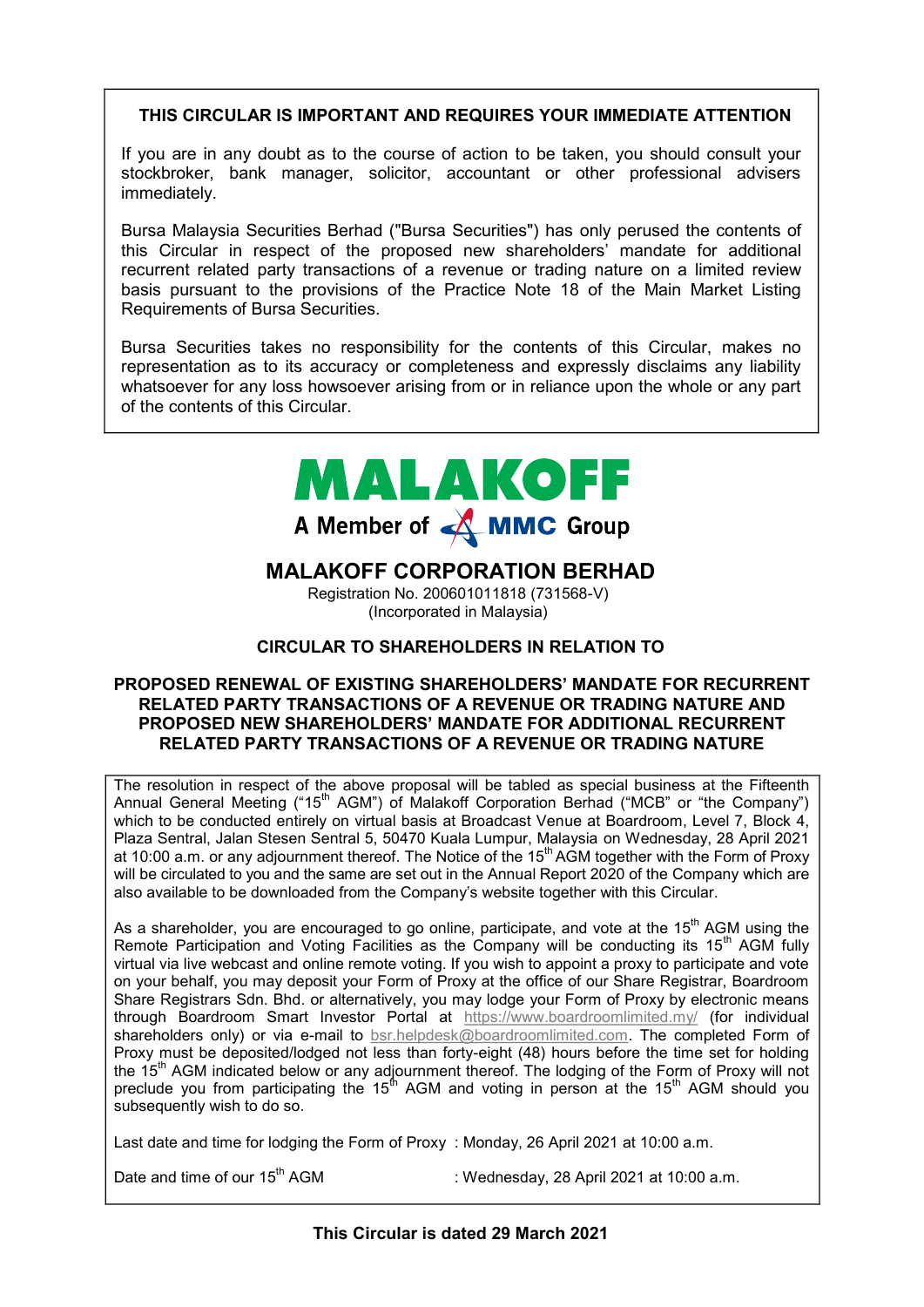## **DEFINITIONS DEFINITIONS DEFINITIONS DEFINITIONS DEFINITIONS**

Except where the context otherwise requires or where otherwise defined herein, the following terms Except where the context otherwise requires or where otherwise defined herein, the following terms and abbreviations shall apply throughout this Circular:- and abbreviations shall apply throughout this Circular:- and abbreviations shall apply throughout this Circular:- Except where the context otherwise requires or where  $E_{\rm eff}$  where the context otherwise requires or where otherwise defined herein, the following terms of terms or  $\sigma$ Except where the context otherwise requires or where otherwise defined herein, the following terms

| "Act"                                  |   | Companies Act 2016, as amended from time to time and any re-enactment<br>thereof                                                                                                                                                                                                                                                                                                                                                                                        |
|----------------------------------------|---|-------------------------------------------------------------------------------------------------------------------------------------------------------------------------------------------------------------------------------------------------------------------------------------------------------------------------------------------------------------------------------------------------------------------------------------------------------------------------|
| "AGM"                                  |   | <b>Annual General Meeting</b>                                                                                                                                                                                                                                                                                                                                                                                                                                           |
| "AFSB"                                 |   | Alam Flora Sdn. Bhd., a 97.37%-owned subsidiary of Tunas Pancar Sdn.<br>Bhd. which in turn is a wholly-owned subsidiary of MCB                                                                                                                                                                                                                                                                                                                                          |
| "AFSB Group"                           |   | Alam Flora Sdn. Bhd. and its group of companies                                                                                                                                                                                                                                                                                                                                                                                                                         |
| "Annual Report<br>2020"                |   | Annual Report of the Company for the financial year ended 31 December<br>2020                                                                                                                                                                                                                                                                                                                                                                                           |
| "AOA"                                  |   | Anglo-Oriental (Annuities) Sdn. Bhd., a wholly-owned subsidiary of MMC                                                                                                                                                                                                                                                                                                                                                                                                  |
| "Board" or<br>"Directors"              |   | Board of Directors of MCB and the Director shall have the meaning given in<br>Section 2(1) of the Capital Markets and Services Act 2007 and includes any<br>person who is or was within the preceding six (6) months of the date on which<br>terms of the transaction were agreed upon, a Director of the Company or any<br>other company which is its subsidiary or holding company, or a chief<br>executive officer of the Company, its subsidiary or holding company |
| "Bursa Securities"                     | ÷ | <b>Bursa Malaysia Securities Berhad</b>                                                                                                                                                                                                                                                                                                                                                                                                                                 |
| "Circular"                             |   | This Circular dated 29 March 2021                                                                                                                                                                                                                                                                                                                                                                                                                                       |
| "DRB"                                  |   | <b>DRB-HICOM Berhad</b>                                                                                                                                                                                                                                                                                                                                                                                                                                                 |
| "DRB Group"                            |   | DRB-HICOM Berhad and its group of companies                                                                                                                                                                                                                                                                                                                                                                                                                             |
| "GIA"                                  |   | Group Internal Audit of MCB                                                                                                                                                                                                                                                                                                                                                                                                                                             |
| "Indra Cita"                           |   | Indra Cita Sdn. Bhd., the ultimate holding company of MMC                                                                                                                                                                                                                                                                                                                                                                                                               |
| "Listing<br>Requirements" or<br>"MMLR" |   | Main Market Listing Requirements of Bursa Securities and any amendments<br>made thereto from time to time and any practice notes issued in relation<br>thereto                                                                                                                                                                                                                                                                                                          |
| "LPD"                                  |   | 3 March 2021, being the latest practicable date prior to the circulation of this<br>Circular                                                                                                                                                                                                                                                                                                                                                                            |
| "Major<br>Shareholder(s)"              |   | A person, who includes any person who is or was within the preceding six<br>(6) months of the date on which the terms of the transaction were agreed<br>upon, a major shareholder of the Company or any other corporation which is<br>its subsidiary or holding company, has an interest or interests in one (1) or<br>more voting shares in the Company and the total number of voting shares,<br>or the aggregate of the total number of those voting shares, is:-    |
|                                        |   | (a) 10% or more of the total number of voting shares in the Company; or                                                                                                                                                                                                                                                                                                                                                                                                 |
|                                        |   | (b) 5% or more of the total number of voting shares in the Company where<br>such person is the largest shareholder of the Company.                                                                                                                                                                                                                                                                                                                                      |
|                                        |   | For the purpose of this definition "interest in shares" shall have the meaning<br>given in Section 8 of the Act                                                                                                                                                                                                                                                                                                                                                         |
| "MCB" or the<br>"Company"              |   | Malakoff Corporation Berhad [Registration No. 200601011818 (731568-V)]                                                                                                                                                                                                                                                                                                                                                                                                  |
| "MCB Group" or<br>the "Group"          |   | MCB and its group of companies                                                                                                                                                                                                                                                                                                                                                                                                                                          |
| "MMC"                                  |   | MMC Corporation Berhad, a major shareholder of MCB via its direct<br>shareholding in MCB and indirect shareholding through AOA pursuant to<br>Section 8(4) of the Act                                                                                                                                                                                                                                                                                                   |
| "MMC Group"<br>"Padiberas"             |   | MMC and its group of companies<br>Padiberas Nasional Berhad                                                                                                                                                                                                                                                                                                                                                                                                             |
| "Padiberas Group"                      |   | Padiberas Nasional Berhad and its group of companies                                                                                                                                                                                                                                                                                                                                                                                                                    |
|                                        |   |                                                                                                                                                                                                                                                                                                                                                                                                                                                                         |

"Padiberas Group" : Padiberas Nasional Berhad and its group of companies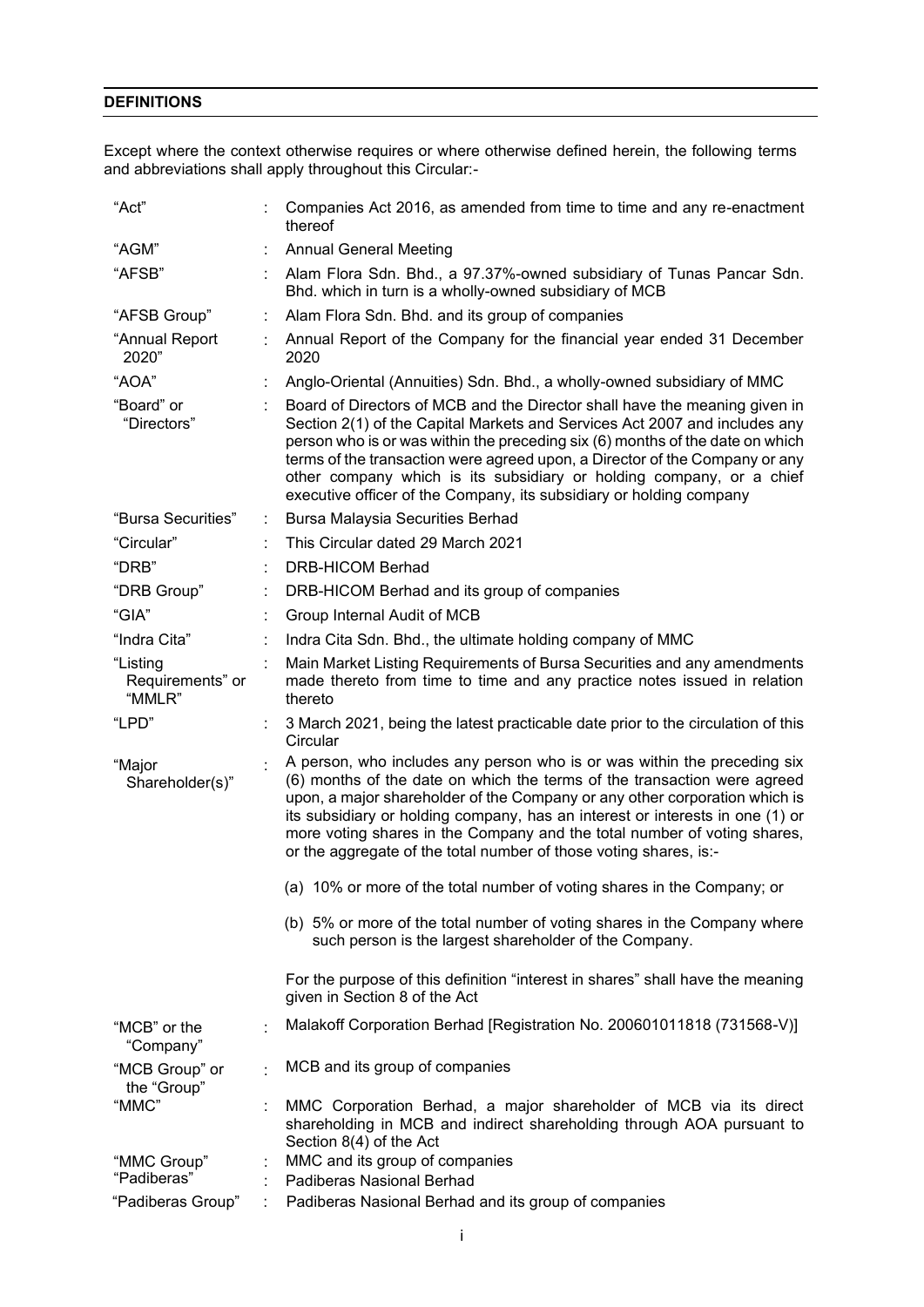# **DEFINITIONS (CONT'D)**

| "Person(s)<br>Connected"                                         |   |     | In relation to any person (referred to as "said Person") means such person<br>who falls under any one of the following categories:-                                                                                                                             |  |  |  |  |  |
|------------------------------------------------------------------|---|-----|-----------------------------------------------------------------------------------------------------------------------------------------------------------------------------------------------------------------------------------------------------------------|--|--|--|--|--|
|                                                                  |   | (a) | a family member of the said Person which family shall have the<br>meaning given in Section 197 of the Act;                                                                                                                                                      |  |  |  |  |  |
|                                                                  |   | (b) | a trustee of a trust (other than a trustee for a share scheme for<br>employees or pension scheme) under which the said Person, or a<br>family member of the said Person, is the sole beneficiary;                                                               |  |  |  |  |  |
|                                                                  |   | (c) | a partner of the said Person;                                                                                                                                                                                                                                   |  |  |  |  |  |
|                                                                  |   | (d) | a person, or where the person is a body corporate, the body<br>corporate or its directors, who is/are accustomed or under an<br>obligation, whether formal or informal, to act in accordance with the<br>directions, instructions or wishes of the said Person; |  |  |  |  |  |
|                                                                  |   | (e) | a person, or where the person is a body corporate, the body<br>corporate or its directors, in accordance with whose directions,<br>instructions or wishes the said Person is accustomed or is under an<br>obligation, whether formal or informal, to act;       |  |  |  |  |  |
|                                                                  |   | (f) | a body corporate in which the said Person, or persons connected<br>with the said Person are entitled to exercise, or control the exercise<br>of, not less than 20% of the votes attached to voting shares in the<br>body corporate; or                          |  |  |  |  |  |
|                                                                  |   | (g) | a body corporate which is a related corporation of the said Person.                                                                                                                                                                                             |  |  |  |  |  |
| "Proposal"                                                       |   |     | Proposed Renewal of Existing Shareholders' Mandate and Proposed New<br>Shareholders' Mandate                                                                                                                                                                    |  |  |  |  |  |
| "Proposed New<br>Shareholders'<br>Mandate"                       |   |     | Proposed new shareholders' mandate for MCB Group to enter into additional<br>recurrent related party transactions of a revenue or trading nature                                                                                                                |  |  |  |  |  |
| "Proposed<br>Renewal of<br>Existing<br>Shareholders'<br>Mandate" |   |     | Proposed renewal of existing shareholders' mandate for MCB Group to enter<br>into recurrent related party transactions of a revenue or trading nature                                                                                                           |  |  |  |  |  |
| "Recurrent Related<br>Party<br>Transaction(s)"<br>or "RRPT(s)"   |   |     | Recurrent related party transaction(s) of a revenue or trading nature of MCB<br>Group which are necessary for the day-to-day operations and in the ordinary<br>course of business of MCB Group as specified in Section 2.4 of this Circular                     |  |  |  |  |  |
| "Related<br>Party(ies)"                                          |   |     | "Director(s)", "major shareholder(s)" or "person(s) connected" with such<br>director(s) or major shareholder(s), who are interested in the RRPT(s), as set<br>out in Section 2.3 of the Circular                                                                |  |  |  |  |  |
| "RM" and "sen"                                                   | ÷ |     | Ringgit Malaysia and sen, respectively, being the lawful currency of Malaysia                                                                                                                                                                                   |  |  |  |  |  |
| "Seaport"                                                        |   |     | Seaport Terminal (Johore) Sdn. Bhd., a major shareholder of MMC                                                                                                                                                                                                 |  |  |  |  |  |
| "Shareholders'<br>Mandate"                                       |   |     | Shareholders' mandate pursuant to Paragraph 10.09 of the Listing<br>Requirements for MCB and its subsidiary companies to enter into RRPT(s)                                                                                                                     |  |  |  |  |  |
| "TSSM"                                                           |   |     | Tan Sri Dato' Seri Syed Mokhtar Shah bin Syed Nor                                                                                                                                                                                                               |  |  |  |  |  |
| "Tradewinds"                                                     | ÷ |     | <b>Tradewinds Corporation Berhad</b>                                                                                                                                                                                                                            |  |  |  |  |  |
| "Tradewinds<br>Group"                                            |   |     | Tradewinds Corporation Berhad and its group of companies                                                                                                                                                                                                        |  |  |  |  |  |
| "TUSB"                                                           |   |     | Tuah Utama Sdn. Bhd., a wholly-owned subsidiary of MCB                                                                                                                                                                                                          |  |  |  |  |  |
| "TUSB Group"                                                     | ÷ |     | Tuah Utama Sdn. Bhd. and its group of companies                                                                                                                                                                                                                 |  |  |  |  |  |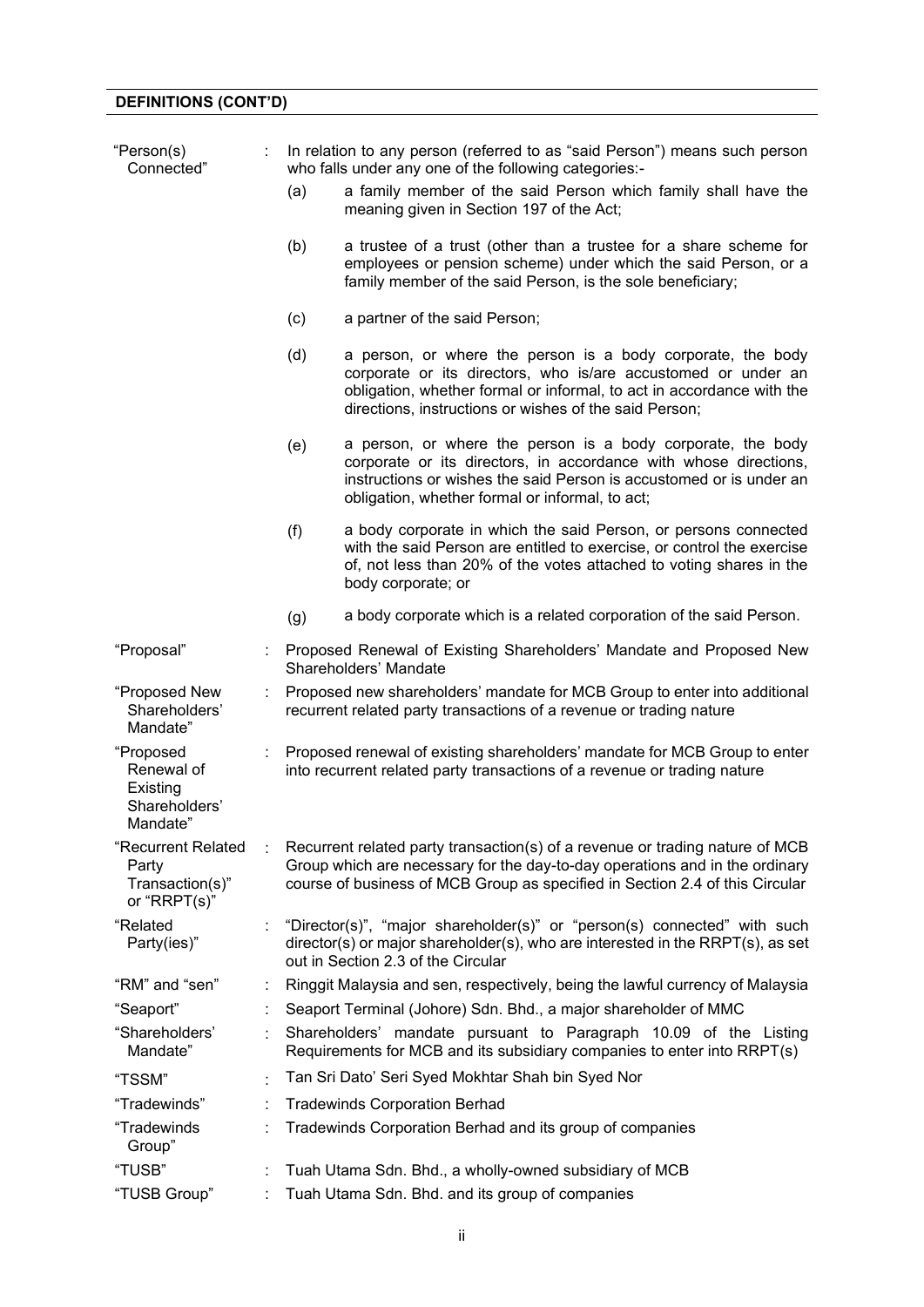# **DEFINITIONS (CONT'D)**

All references to "**our Company**" or "**MCB**" in this Circular are to Malakoff Corporation Berhad. The reference to "**our Group**" is to our Company and our subsidiaries, and all references to "**we**", "**us**", "**our**" and "**ourselves**" are to our Company, and where the context requires otherwise, shall include our subsidiaries. All references to "**you**" or "**your**" in this Circular are to our shareholders.

All references to dates and times in this Circular are references to dates and times in Malaysia, unless otherwise stated. Words denoting the singular shall, where applicable, include the plural and vice versa, and words denoting the masculine gender shall, where applicable, include the feminine and/or neuter genders and vice versa. Reference to persons shall include companies and corporations.

Any reference to any provisions of the statutes, rules, regulations, enactments or rules of stock exchange shall (where the context admits), be construed as a reference to provisions of such statutes, rules, regulations, enactments or rules of stock exchange (as the case may be) as modified by any written law or (if applicable) amendments or re-enactment to the statutes, rules, regulations, enactments or rules of stock exchange for the time being in force.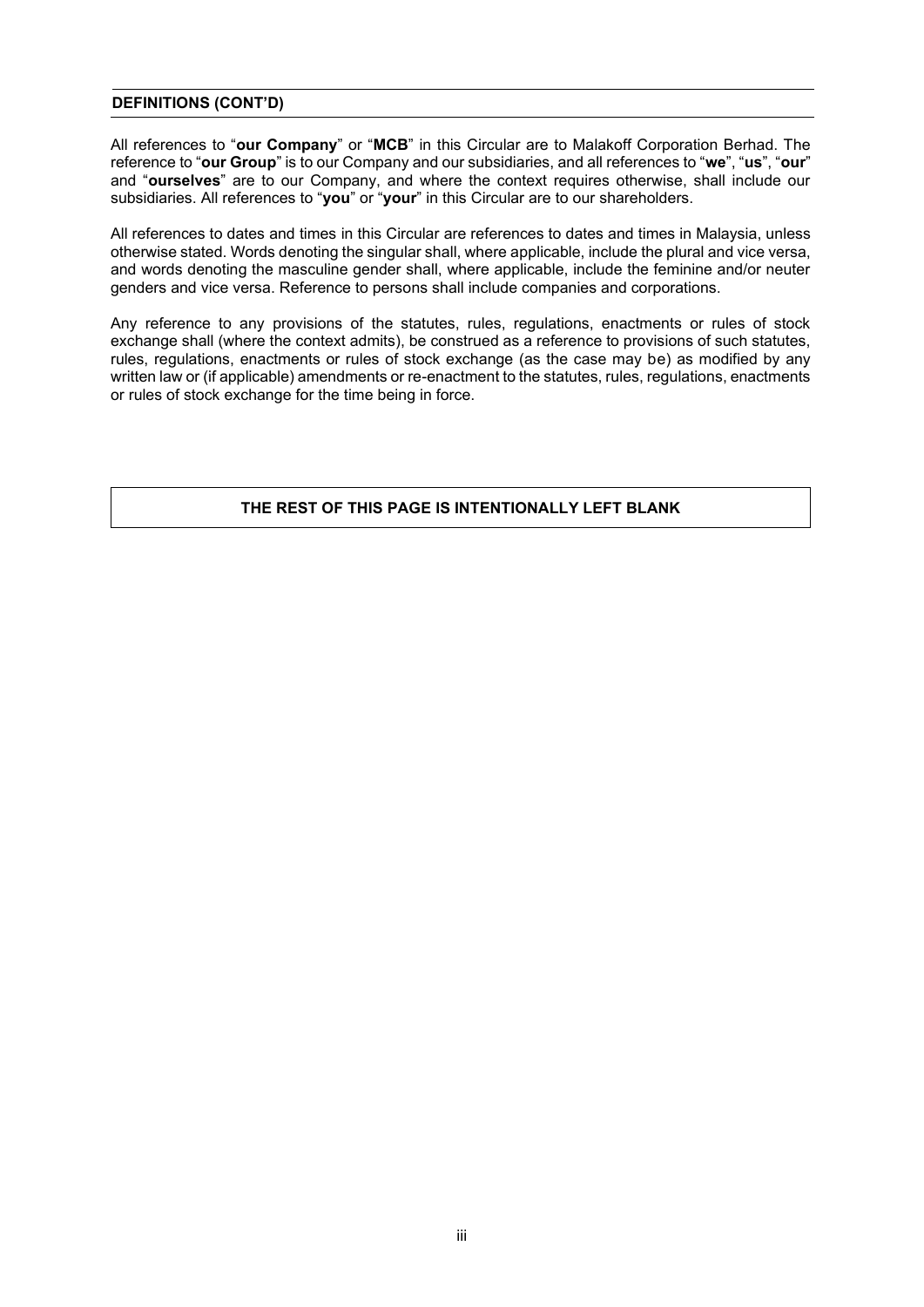# **TABLE OF CONTENTS**

# **CIRCULAR TO SHAREHOLDERS IN RELATION TO THE PROPOSED RENEWAL OF EXISTING SHAREHOLDERS' MANDATE AND PROPOSED NEW SHAREHOLDERS' MANDATE CONTAINING:-**

|                 |                                                           |                                                                                       | Page      |  |  |  |
|-----------------|-----------------------------------------------------------|---------------------------------------------------------------------------------------|-----------|--|--|--|
| 1.              |                                                           | <b>INTRODUCTION</b>                                                                   | 1         |  |  |  |
| 2.              |                                                           | DETAILS OF THE PROPOSAL                                                               |           |  |  |  |
|                 | 2.1                                                       | <b>BACKGROUND INFORMATION</b>                                                         | $2 - 3$   |  |  |  |
|                 | 2.2                                                       | PRINCIPAL ACTIVITIES OF MCB GROUP                                                     | 3         |  |  |  |
|                 | 2.3                                                       | <b>CLASSES OF RELATED PARTIES</b>                                                     | $4 - 5$   |  |  |  |
|                 | 2.4                                                       | NATURE OF RRPT(S) FOR THE PROPOSAL                                                    | $6 - 14$  |  |  |  |
|                 | 2.5                                                       | AMOUNT DUE AND OWING UNDER RRPT(S)                                                    | $15 - 16$ |  |  |  |
|                 | 2.6                                                       | REVIEW PROCEDURES FOR THE RRPT(S)                                                     | $17 - 18$ |  |  |  |
| 3.              |                                                           | STATEMENT BY THE BOARD AUDIT COMMITTEE                                                | 19        |  |  |  |
| 4.              |                                                           | DISCLOSURE IN ANNUAL REPORT                                                           | 19        |  |  |  |
| 5.              |                                                           | RATIONALE AND BENEFITS OF THE PROPOSAL                                                | 19-20     |  |  |  |
| 6.              |                                                           | FINANCIAL EFFECTS OF THE PROPOSAL                                                     | 20        |  |  |  |
| 7.              |                                                           | INTERESTS OF DIRECTORS, MAJOR SHAREHOLDERS AND/OR PERSONS<br><b>CONNECTED TO THEM</b> | $20 - 21$ |  |  |  |
| 8.              |                                                           | APPROVALS REQUIRED                                                                    | 21        |  |  |  |
| 9.              |                                                           | DIRECTORS' RECOMMENDATION                                                             | 21        |  |  |  |
| 10 <sub>1</sub> | <b>AGM</b>                                                |                                                                                       | 21        |  |  |  |
| 11 <sub>1</sub> |                                                           | <b>FURTHER INFORMATION</b>                                                            | 21        |  |  |  |
|                 |                                                           | <b>APPENDIX I - FURTHER INFORMATION</b>                                               | $23 - 26$ |  |  |  |
|                 | APPENDIX II - EXTRACT OF THE NOTICE OF THE 15TH AGM<br>27 |                                                                                       |           |  |  |  |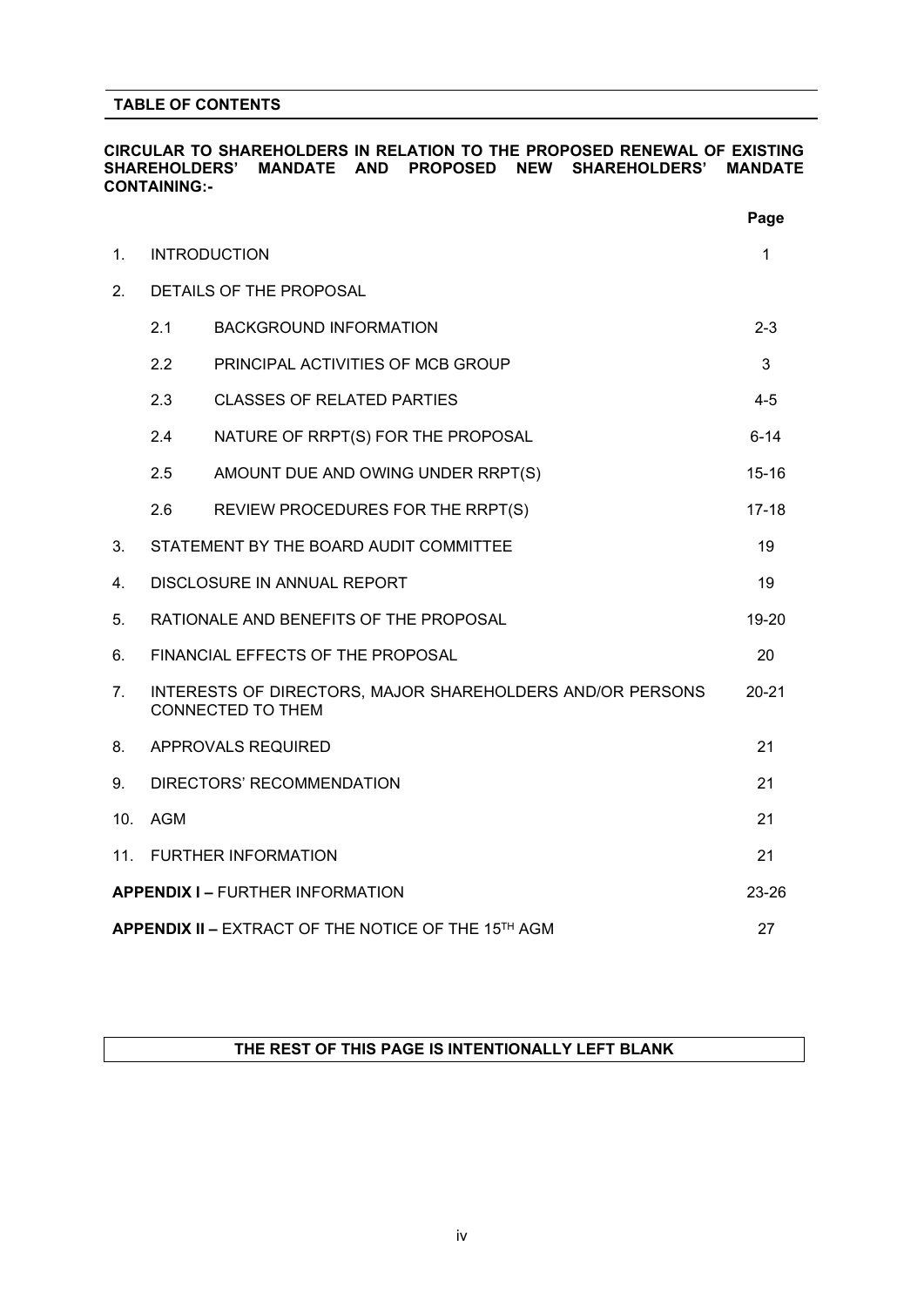

# **MALAKOFF CORPORATION BERHAD**

Registration No. 200601011818 (731568-V) (Incorporated in Malaysia)

**Registered Office:**

Level 12, Block 4, Plaza Sentral Jalan Stesen Sentral 5 50470 Kuala Lumpur Malaysia

29 March 2021

# **Board of Directors**

Datuk Haji Hasni Harun (Independent Non-Executive Chairman) Anwar Syahrin Abdul Ajib (Managing Director/Chief Executive Officer) Dato' Sri Che Khalib Mohamad Noh (Non-Independent Non-Executive Director) Cindy Tan Ler Chin (Non-Independent Non-Executive Director) Datuk Ooi Teik Huat (Non-Independent Non-Executive Director) Datuk Idris Abdullah (Independent Non-Executive Director) Datuk Dr. Syed Muhamad Syed Abdul Kadir (Independent Non-Executive Director) Datuk Rozimi Remeli (Independent Non-Executive Director)

# **To: Our Shareholders**

Dear Sir/Madam,

# **PROPOSED RENEWAL OF EXISTING SHAREHOLDERS' MANDATE AND PROPOSED NEW SHAREHOLDERS' MANDATE ("PROPOSAL")**

# **1. INTRODUCTION**

At the AGM of the Company held on 9 June 2020, our Company had obtained your mandate for MCB Group to enter into RRPT(s) with Related Parties in the ordinary course of business based on commercial terms which are not more favourable to the Related Parties than those generally available to the public and are not detriment of the minority shareholders, which are necessary for our Group's day-to-day operations.

The aforesaid mandate shall, in accordance with the Listing Requirements, lapse at the conclusion of the forthcoming fifteen  $(15<sup>th</sup>)$  AGM unless authority for its renewal is obtained from our shareholders.

In addition thereto, our Company will also be seeking new shareholders' mandate for the MCB Group to enter into additional RRPT(s) with its Related Parties.

On 19 February 2021, our Company had announced to Bursa Securities its intention to seek your approval for the Proposal pursuant to Paragraph 10.09 of the Listing Requirements at the forthcoming 15th AGM of the Company.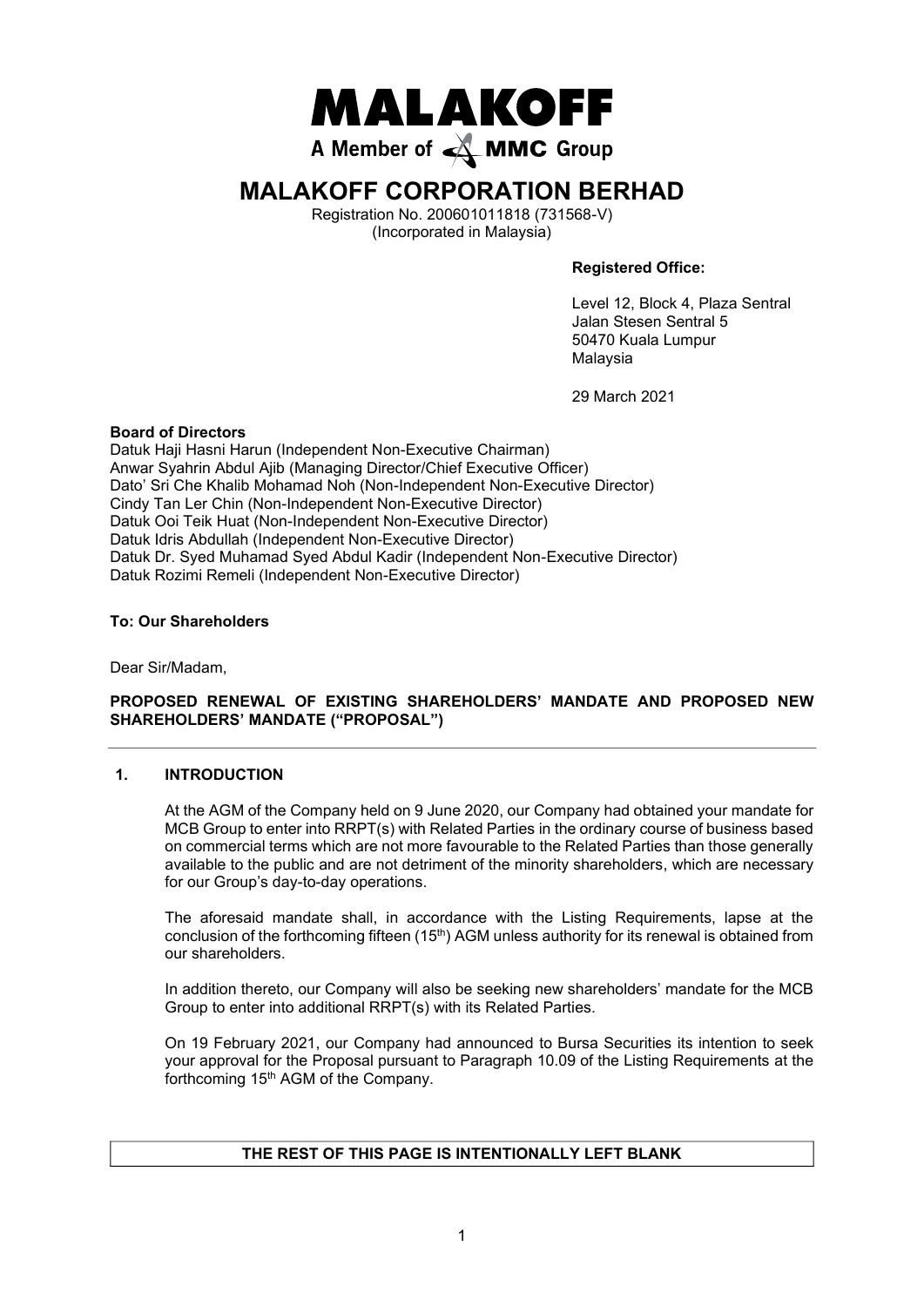**THIS CIRCULAR SERVES TO PROVIDE YOU WITH THE DETAILS OF THE PROPOSAL, TO SET OUT YOUR BOARD'S RECOMMENDATION AND TO SEEK YOUR APPROVAL FOR THE ORDINARY RESOLUTION PERTAINING TO THE PROPOSAL TO BE TABLED AT THE FORTHCOMING 15th AGM UNDER THE AGENDA OF SPECIAL BUSINESS, THE NOTICE OF WHICH IS SET OUT IN THE ANNUAL REPORT 2020.**

**YOU ARE ADVISED TO READ AND CONSIDER CAREFULLY THE CONTENTS OF THIS CIRCULAR BEFORE VOTING ON THE ORDINARY RESOLUTION TO GIVE EFFECT TO THE PROPOSAL AT THE FORTHCOMING 15th AGM.**

# **2. DETAILS OF THE PROPOSAL**

# **2.1 Background Information**

Paragraph 10.09(2), Part E of Chapter 10 of the Listing Requirements states that a listed issuer may seek its shareholders' mandate in respect of related party transactions involving recurrent transactions of a revenue or trading nature which are necessary for its day-to-day operations subject to, inter alia, the following:-

- (i) the transactions are in the ordinary course of business and are on terms not more favourable to the related party than those generally available to the public;
- (ii) the shareholders' mandate is subject to annual renewal and disclosure is made in the annual report of the aggregate value of transactions conducted pursuant to the shareholders' mandate during the financial year where the aggregate value is equal to or more than the threshold prescribed under Paragraph 10.09(1)(a) of the Listing Requirements;
- (iii) a circular for the shareholders' mandate shall include the information as may be prescribed by Bursa Securities. The draft circular must be submitted to Bursa Securities together with a checklist showing compliance with such information;
- (iv) in a meeting to obtain the shareholders' mandate, the interested director, major shareholder or person connected with a director or major shareholder; and where it involves the interest of the person connected with a director or major shareholder, such director or major shareholder must not vote on the resolution to approve the transactions. An interested director or major shareholder must ensure that persons connected with him abstain from voting on the resolution approving the transactions; and
- (v) the listed issuer shall immediately announce to Bursa Securities when the actual value of a RRPT entered into by the listed issuer, exceeds the estimated value of the RRPT disclosed in the circular by 10% or more and the announcement must include the information as may be prescribed by Bursa Securities.

Where a listed issuer has procured a shareholders' mandate in respect of RRPT(s) pursuant to Paragraph 10.09(2) of the Listing Requirements, the provisions under Paragraph 10.08 of the Listing Requirements shall not apply to the RRPT(s) which are comprised in the said mandate during the validity period of the mandate.

The shareholders' mandate for the RRPT(s) is also subject to the following:-

- (a) the transactions are conducted on normal commercial terms;
- (b) the transactions are not detrimental to the minority shareholders;
- (c) the transactions are conducted on arm's length basis; and
- (d) details of the transactions containing the information as set out in Annexure PN12-A of the Listing Requirements are set out in the circular.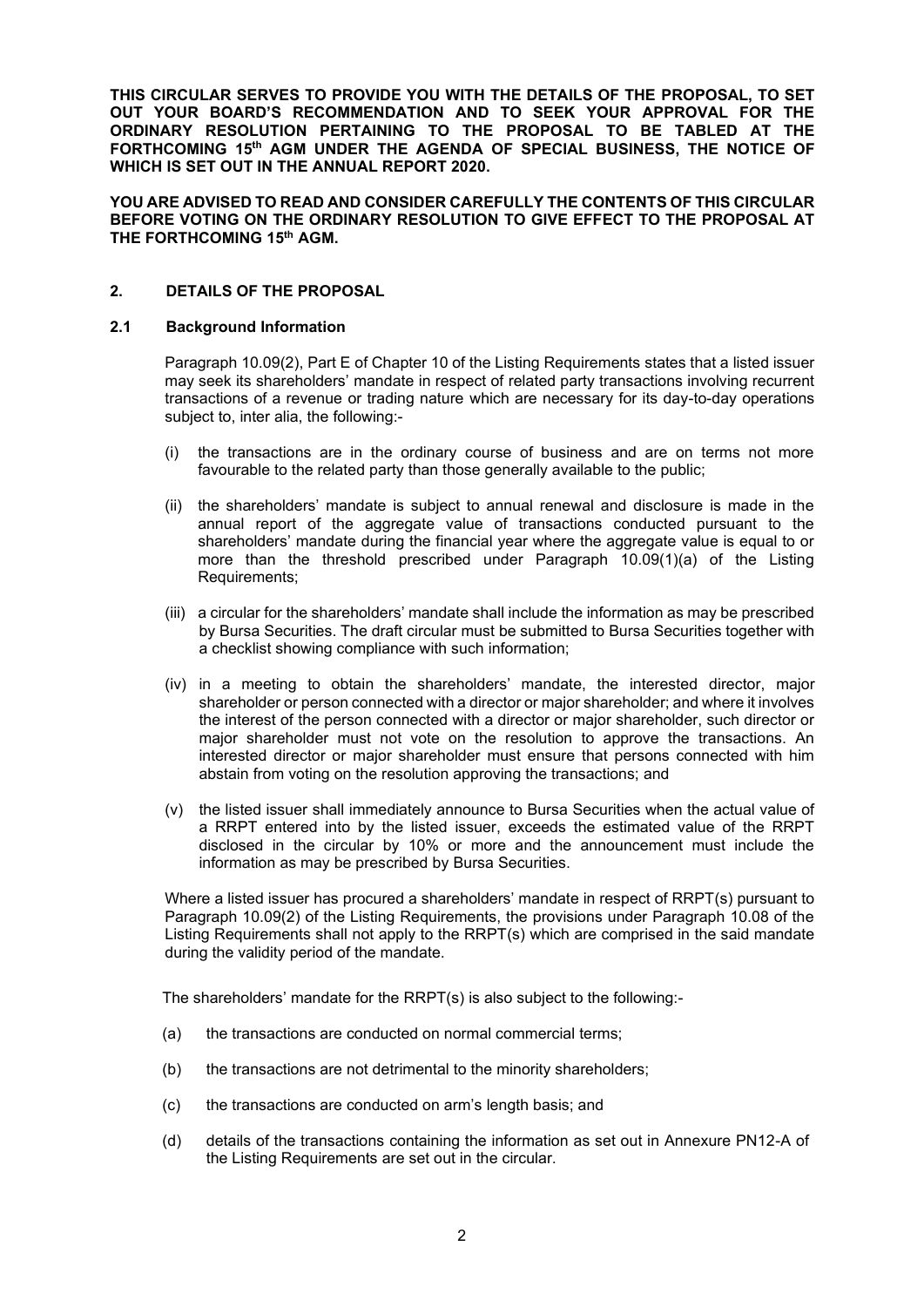It is anticipated that MCB Group would, in the ordinary course of its business, enter into the RRPT(s) which are necessary for its day-to-day operations with the classes of Related Parties which are disclosed in Section 2.3 of this Circular. It is likely that such transactions will occur with some degree of frequency and could arise at any time.

Our Board is seeking your mandate which would allow our Group to enter into the RRPT(s) with the Related Parties as specified in Section 2.4 of this Circular provided that such transactions are necessary for its day-to-day operations, in the ordinary course of their business carried out on normal commercial terms and on terms not more favourable to the Related Parties than those generally available to the public and are not to the detriment of its minority shareholders.

The Proposal, if approved by you at the forthcoming 15<sup>th</sup> AGM, applies in respect of the RRPT(s) to be entered into as set out in Section 2.4 of this Circular and shall take effect from and including the date of the forthcoming 15<sup>th</sup> AGM, and shall continue to be in force until:-

- i. the conclusion of the next AGM of our Company following the forthcoming  $15<sup>th</sup>$  AGM at which the Proposal is passed, at which time it will lapse, unless by a resolution passed at the AGM, the authority is renewed;
- ii. the expiration of the period within which the next AGM after the date is required to be held pursuant to Section 340(2) of the Act (but shall not extend to such extensions as may be allowed pursuant to Section 340(4) of the Act); or
- iii. revoked or varied by resolutions passed by our shareholders in general meeting,

whichever is the earlier.

Thereafter, approval from our shareholders for annual renewal of the mandate will be sought at each subsequent AGM of our Company.

Our Company will disclose the aggregate value of the RRPT(s) conducted during a financial year in the annual report for the said financial year.

# **2.2 Principal Activities of MCB Group**

Our Company is principally engaged in investment holding activities. Our subsidiary companies provide wide range of businesses comprising independent power generation business in Malaysia, independent water production and power generation business outside Malaysia, development of renewable energy projects, operation and maintenance business for power plants and water plants, electricity and chilled water distribution business and project management business, primarily plant design review and construction monitoring for our own power plant projects. Our Group has also expanded its principal activities to include the provision of integrated solid waste collection and management and public cleansing management service businesses through the acquisition of AFSB Group.

The principal activities of the companies in our Group as described in Note 7 to the financial statements are available in the Company's Annual Report 2020.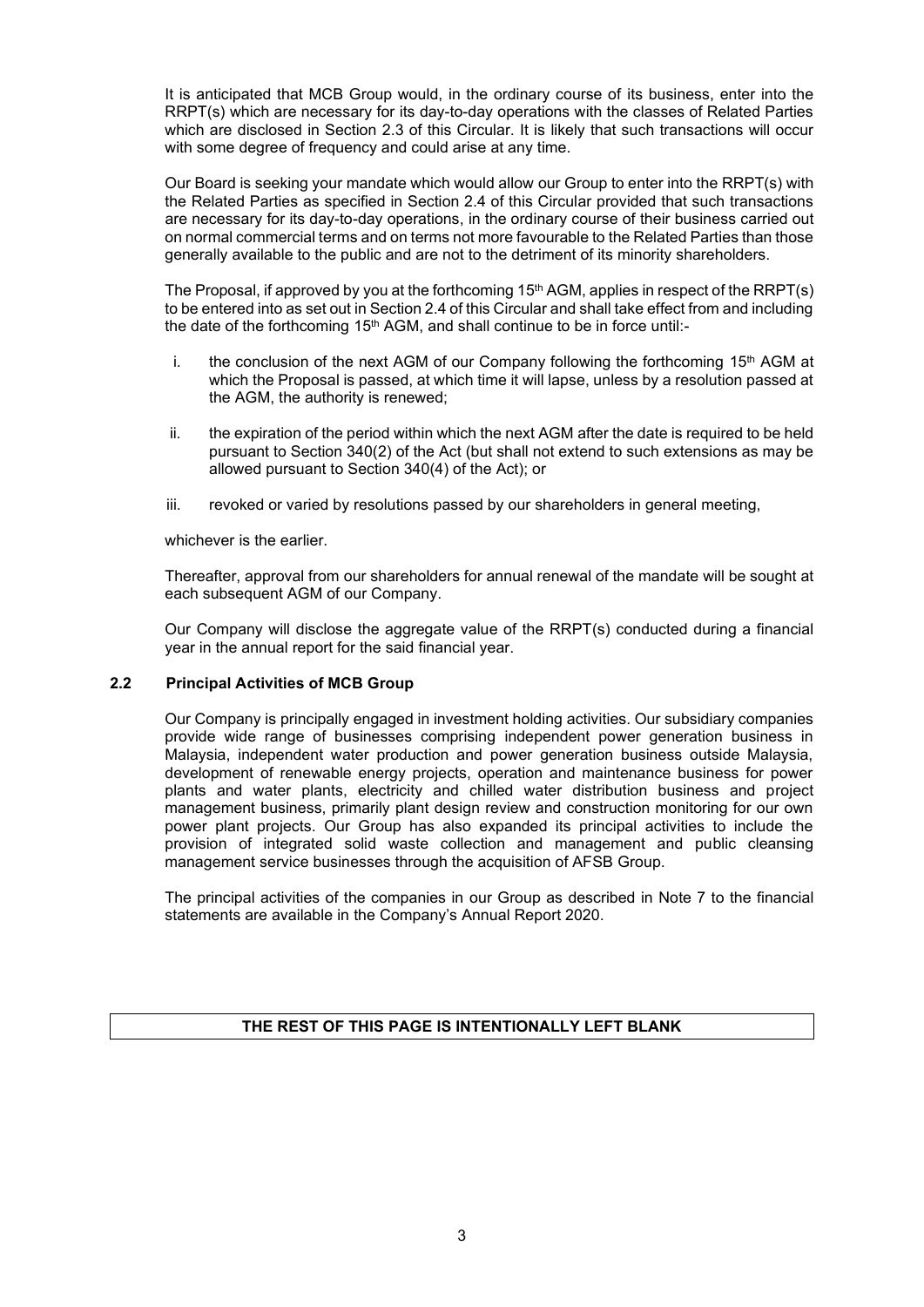# **2.3 Classes of Related Parties**

The Proposal will apply to transactions to be entered into by MCB Group which involves the interest, direct or indirect, of Related Parties. Details of the Related Parties are as follows:-

| No. | <b>Related</b><br><b>Parties</b> | <b>Principal Activities</b>                                                                                                                                                                                                                                                                                                                                                                                                                                 | <b>Interested Directors, Major</b><br><b>Shareholders and/or Persons</b><br><b>Connected to Them</b>                                                                                                                                                                             |
|-----|----------------------------------|-------------------------------------------------------------------------------------------------------------------------------------------------------------------------------------------------------------------------------------------------------------------------------------------------------------------------------------------------------------------------------------------------------------------------------------------------------------|----------------------------------------------------------------------------------------------------------------------------------------------------------------------------------------------------------------------------------------------------------------------------------|
| 1   | <b>MMC</b>                       | Investment holding,<br>construction, mining and<br>mineral exploration                                                                                                                                                                                                                                                                                                                                                                                      | <b>Interested Directors</b><br>Dato' Sri Che Khalib Mohamad Noh<br>a)<br>b) Datuk Ooi Teik Huat<br><b>Interested Major Shareholders</b><br>Seaport<br>a)<br>b)<br><b>AOA</b><br><b>Person connected to Major</b><br><b>Shareholders</b><br><b>TSSM</b><br>a)<br>b)<br>Indra Cita |
| 2   | <b>DRB</b>                       | Investment holding<br>company with investments<br>in the automotive (including<br>defence and composite<br>manufacturing), services<br>(including integrated<br>logistics, banking and<br>postal businesses) and<br>properties segments                                                                                                                                                                                                                     | <b>Interested Directors</b><br>a) Datuk Ooi Teik Huat<br>b) Datuk Idris Abdullah<br><b>Person connected to Major</b><br><b>Shareholders</b><br><b>TSSM</b><br>a)                                                                                                                 |
| 3   | <b>Tradewinds</b>                | Investment holding,<br>provision of management<br>services, commercial<br>property investment and<br>property development                                                                                                                                                                                                                                                                                                                                   | <b>Persons connected to Major</b><br><b>Shareholders</b><br><b>TSSM</b><br>a)                                                                                                                                                                                                    |
| 4   | Padiberas                        | Procuring, collecting,<br>processing, importing,<br>exporting, purchasing,<br>storing, packaging,<br>distribution of rice, paddy<br>and other grains which<br>include activities such as<br>seed production, paddy<br>farming, paddy<br>procurement, paddy<br>processing, rice processing<br>and rice storage,<br>distribution and marketing<br>of rice research &<br>development on paddy<br>seeds, rice and related<br>products and investment<br>holding | <b>Person connected to Major</b><br><b>Shareholders</b><br><b>TSSM</b><br>a)                                                                                                                                                                                                     |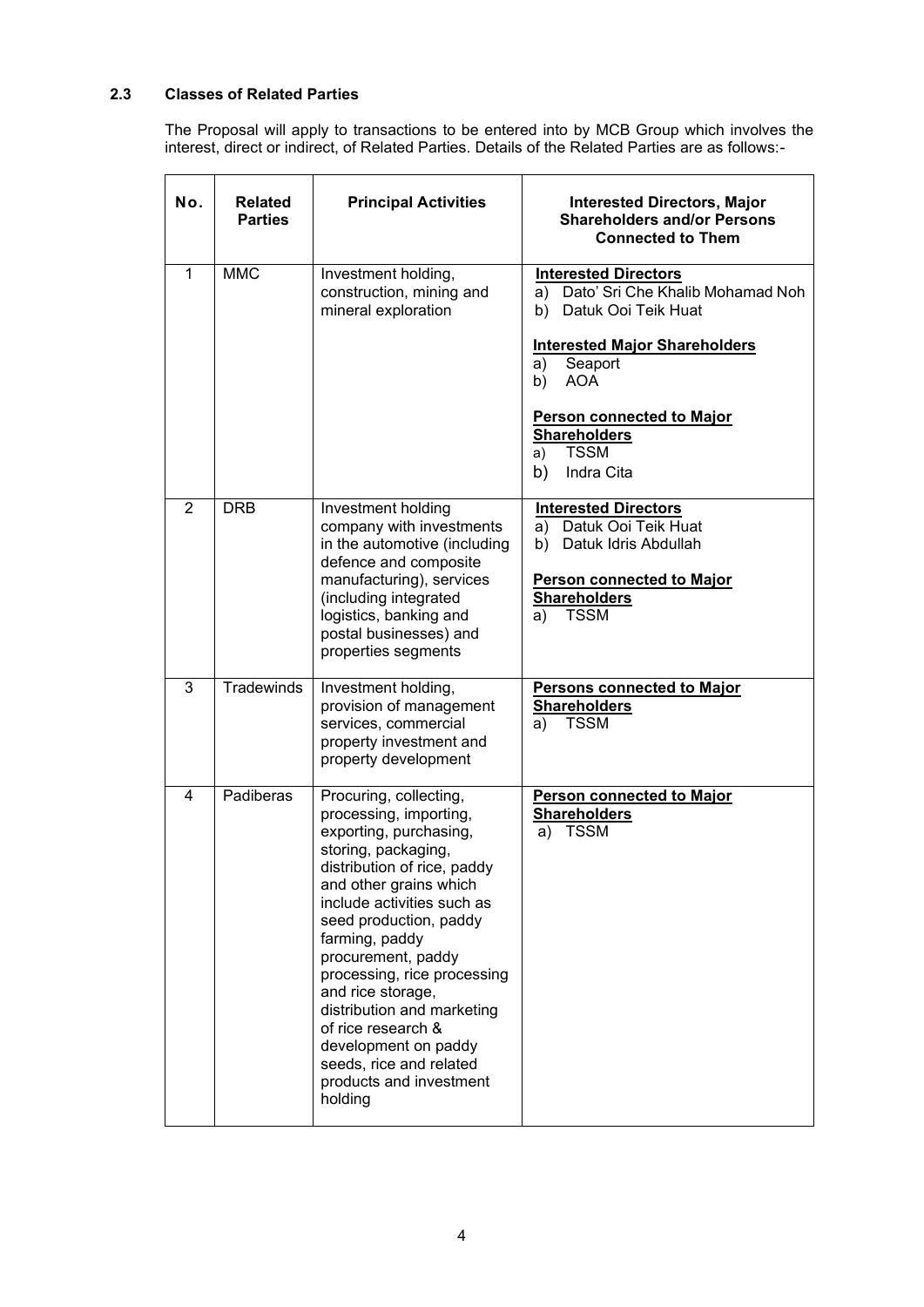# **Details of the Related Parties**

The interests of the Related Parties in the RRPT(s) as set out in Section 2.4 are as follows:-

- a) MMC is a Major Shareholder of our Company by virtue of its direct shareholding of 18.37% and indirect shareholding of 20.08% through its wholly-owned subsidiary, AOA;
- b) DRB is a 55.92%-owned subsidiary of Etika Strategi Sdn. Bhd., a company in which TSSM is a Major Shareholder;
- c) Tradewinds is a wholly-owned subsidiary of Perspective Lane (M) Sdn. Bhd., a company in which TSSM is an indirect Major Shareholder;
- d) Padiberas is a wholly-owned subsidiary of Perspective Lane (M) Sdn. Bhd., a company in which TSSM is an indirect Major Shareholder;
- e) Seaport, being the Major Shareholder of MMC with a direct shareholding of 51.76%, is a Person Connected to TSSM;
- f) AOA, being a direct Major Shareholder of the Company, is also a wholly-owned subsidiary of MMC;
- g) Indra Cita, being the Major Shareholder of Seaport, is a Person Connected to TSSM;
- h) TSSM is a Major Shareholder of Etika Strategi Sdn. Bhd. and an indirect Major Shareholder of Seaport and Perspective Lane (M) Sdn. Bhd.;
- i) Dato' Sri Che Khalib Mohamad Noh, being a representative of MMC on our Board, is also the Group Managing Director of MMC and the Director of AFSB;
- j) Datuk Ooi Teik Huat, being a representative of MMC on our Board, is the Senior Independent Non-Executive Director of MMC and DRB; and
- k) Datuk Idris Abdullah, being our Independent Non-Executive Director, is also the Independent Non-Executive Director of DRB and the Director of AFSB.

The details of the direct and indirect interests of the Directors and Major Shareholder and Persons Connected with them in MCB are indicated in Section 7 below.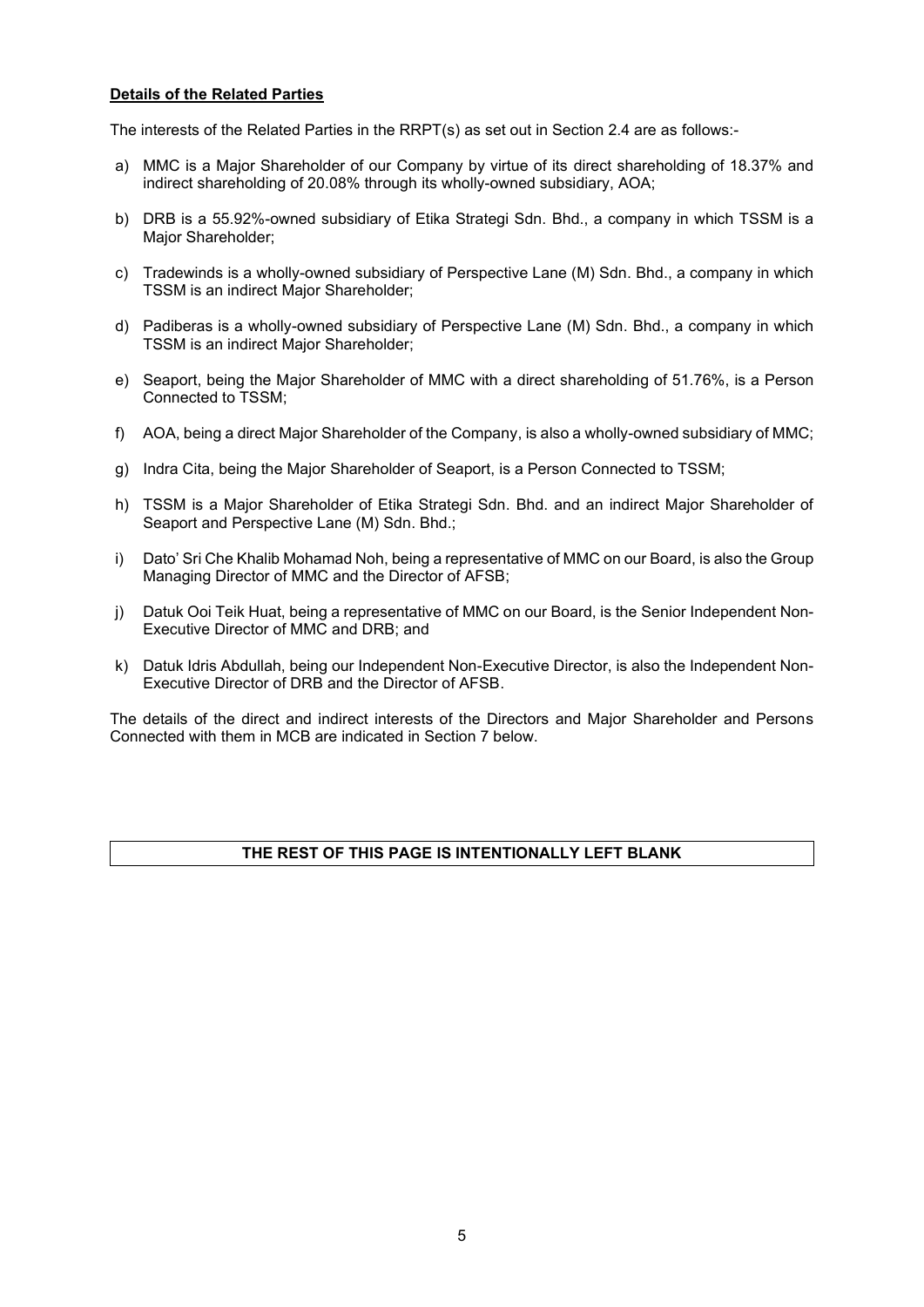|   | Deviation where<br>(A) exceeds (B)<br>by 10% or more<br>(RM'000)                                                                                                  |                       |                                                                                                                                                                        |                                                                          |
|---|-------------------------------------------------------------------------------------------------------------------------------------------------------------------|-----------------------|------------------------------------------------------------------------------------------------------------------------------------------------------------------------|--------------------------------------------------------------------------|
|   | dated 24 March<br>year's circular<br>the preceding<br>shareholders<br>disclosed in<br>aggregate<br>Estimated<br>2020<br>(RM'000)<br>value as<br>©<br>$\mathbf{S}$ |                       | 120,000                                                                                                                                                                | 1,359                                                                    |
|   | the previous<br>AGM to LPD on 3<br>transacted from<br><b>Actual value</b><br>March 2021<br>(RM'000)<br>$\mathfrak{S}$                                             |                       | 0                                                                                                                                                                      | 1,319                                                                    |
| ŋ | aggregate value<br>from the<br>AGM to the next<br>forthcoming<br><b><i><b>*Estimated</b></i></b><br>(RM'000)<br><b>AGM</b>                                        |                       | 140,000                                                                                                                                                                | 1,195                                                                    |
|   | Transaction<br>Nature of                                                                                                                                          |                       | services in relation<br>to power supply<br>infrastructure<br>project(s) by MMC<br>Group<br>construction &<br>procurement<br>engineering,<br>consultancy,<br>Technical, | services by DRB<br>Supply of<br>maintenance of<br>motor vehicle<br>Group |
|   | <b>Transacting Related</b><br>Party                                                                                                                               |                       | MMC Group                                                                                                                                                              | <b>DRB</b> Group                                                         |
|   | <b>MCB and/or its</b><br>Companies<br>Subsidiary                                                                                                                  | Expenses to MCB Group | <b>TUSB Group</b>                                                                                                                                                      | AFSB Group                                                               |
|   | $\dot{\mathbf{z}}$                                                                                                                                                |                       | $\div$                                                                                                                                                                 | $\overline{\mathsf{N}}$                                                  |

(a) The Proposed Renewal of Existing Shareholders' Mandate will apply to the following Related Parties:-**(a) The Proposed Renewal of Existing Shareholders' Mandate will apply to the following Related Parties:-**

**2.4 Nature of RRPT(s) for the Proposal**

 $2.4$ 

Nature of RRPT(s) for the Proposal

 $\circ$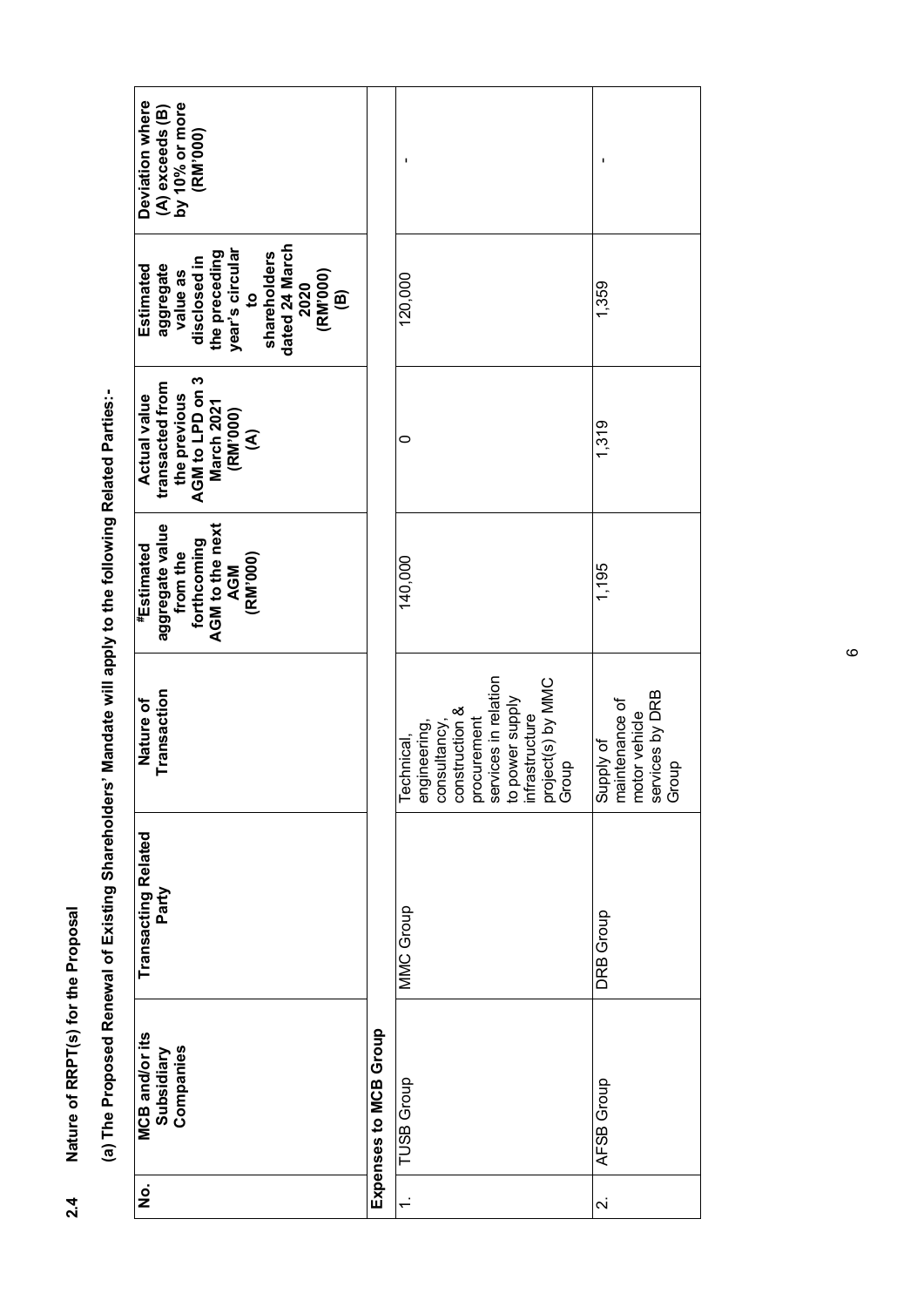| Deviation where<br>$(A)$ exceeds $(B)$<br>by 10% or more<br>(RM'000)                                                                                              |                                |                                                                                                                   |                                                                                                          |
|-------------------------------------------------------------------------------------------------------------------------------------------------------------------|--------------------------------|-------------------------------------------------------------------------------------------------------------------|----------------------------------------------------------------------------------------------------------|
| dated 24 March<br>year's circular<br>the preceding<br>shareholders<br>disclosed in<br>aggregate<br>Estimated<br>(RM'000)<br>value as<br>2020<br>©<br>$\mathbf{S}$ |                                | 11,886                                                                                                            | 560                                                                                                      |
| AGM to LPD on 3<br>March 2021<br>transacted from<br>the previous<br><b>Actual value</b><br>(RM'000)<br>$\widehat{\mathcal{E}}$                                    |                                | 7,729                                                                                                             | 299                                                                                                      |
| aggregate value<br>forthcoming<br>AGM to the next<br>#Estimated<br>from the<br>(RM'000)<br><b>AGM</b>                                                             |                                | 9,678                                                                                                             | 395                                                                                                      |
| Transaction<br>Nature of                                                                                                                                          |                                | Supply of scrap<br>materials/any assets<br>(i.e. bins,<br>automotive scrap<br>loose ferrous, etc)<br>by DRB Group | Payment of event,<br>utilities and logistics<br>expenses to DRB<br>Group<br>miscellaneous<br>cost and/or |
| Transacting Related<br>Party                                                                                                                                      |                                | DRB Group <i>(Cont'd)</i>                                                                                         |                                                                                                          |
| <b>MCB</b> and/or its<br>Companies<br>Subsidiary                                                                                                                  | Expenses to MCB Group (Cont'd) | AFSB Group (Cont'd)                                                                                               |                                                                                                          |
| ġ                                                                                                                                                                 |                                | $\overline{\mathsf{N}}$                                                                                           |                                                                                                          |

**(a) The Proposed Renewal of Existing Shareholders' Mandate will apply to the following Related Parties** *(Cont'd)***:** the following Pelated Parties (Cont'd): ct vill opply to  $\frac{1}{2}$ Idore<sup>3</sup> Man Ī ewal of Fxisting Sha (a) The Proposed Rep

**2.4 Nature of RRPT(s) for the Proposal** *(Cont'd)*

 $2.4$ 

Nature of RRPT(s) for the Proposal (Cont'd)

 $\overline{r}$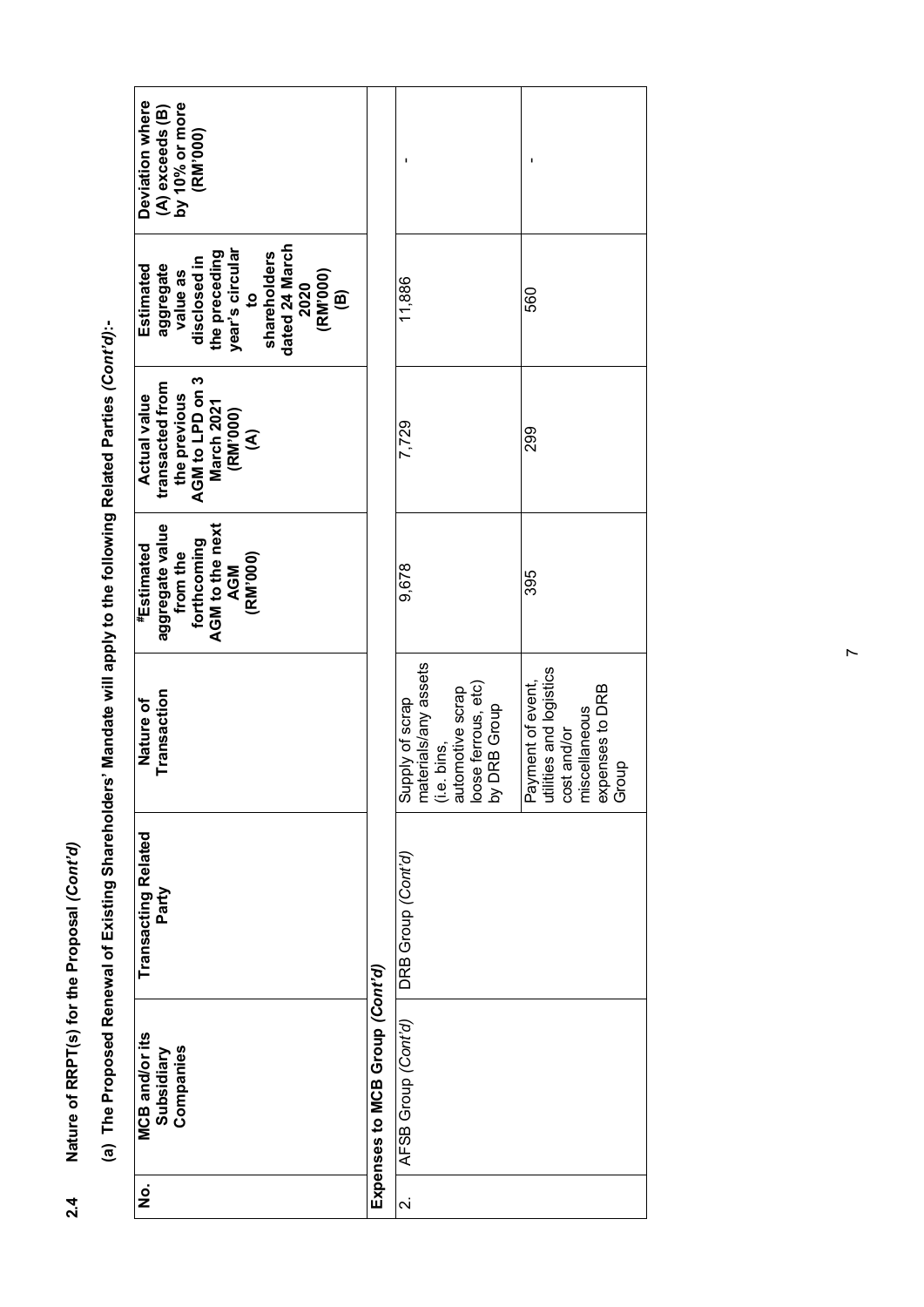|                                                                                                                   | Deviation where<br>(A) exceeds (B)<br>by 10% or more<br>(RM'000)                                                                                                  |                                |                                                                                                                                                                   |                                                        |                                                                                  |
|-------------------------------------------------------------------------------------------------------------------|-------------------------------------------------------------------------------------------------------------------------------------------------------------------|--------------------------------|-------------------------------------------------------------------------------------------------------------------------------------------------------------------|--------------------------------------------------------|----------------------------------------------------------------------------------|
|                                                                                                                   | dated 24 March<br>year's circular<br>the preceding<br>shareholders<br>disclosed in<br>aggregate<br>Estimated<br>(RM'000)<br>value as<br>2020<br>$\mathbf{S}$<br>ê |                                | 2,863                                                                                                                                                             | 104,244                                                | 1,512                                                                            |
|                                                                                                                   | AGM to LPD on 3<br>transacted from<br>the previous<br><b>Actual value</b><br><b>March 2021</b><br>(RM'000)<br>$\widehat{\mathcal{E}}$                             |                                | 2,425                                                                                                                                                             | 443                                                    | 401                                                                              |
|                                                                                                                   | aggregate value<br>AGM to the next<br>forthcoming<br>#Estimated<br>from the<br>(RM'000)<br><b>AGM</b>                                                             |                                | 2,293                                                                                                                                                             | 159,420                                                | 472                                                                              |
|                                                                                                                   | Transaction<br>Nature of                                                                                                                                          |                                | buildings <sup>(1)</sup> , building<br>motor vehicle, etc)<br>Provision of rental<br>service charges,<br><b>DRB Group</b><br>vices (i.e.<br>ser<br>$\overline{S}$ | machineries, motor<br>vehicles and bins<br>Purchase of | Payment of utilities<br>expenses to MMC<br>Group<br>miscellaneous<br>cost and/or |
| (a) The Proposed Renewal of Existing Shareholders' Mandate will apply to the following Related Parties (Cont'd):- | <b>Transacting Related</b><br>Party                                                                                                                               |                                | DRB Group (Cont'd)                                                                                                                                                |                                                        | MMC Group                                                                        |
|                                                                                                                   | <b>MCB</b> and/or its<br>Companies<br>Subsidiary                                                                                                                  | Expenses to MCB Group (Cont'd) | AFSB Group (Cont'd)                                                                                                                                               |                                                        | AFSB Group                                                                       |
|                                                                                                                   | $\dot{\mathbf{z}}$                                                                                                                                                |                                | $\overline{\mathsf{N}}$                                                                                                                                           |                                                        | က                                                                                |

 $\infty$ 

# Nature of RRPT(s) for the Proposal (Cont'd) **2.4 Nature of RRPT(s) for the Proposal** *(Cont'd)*  $2.4$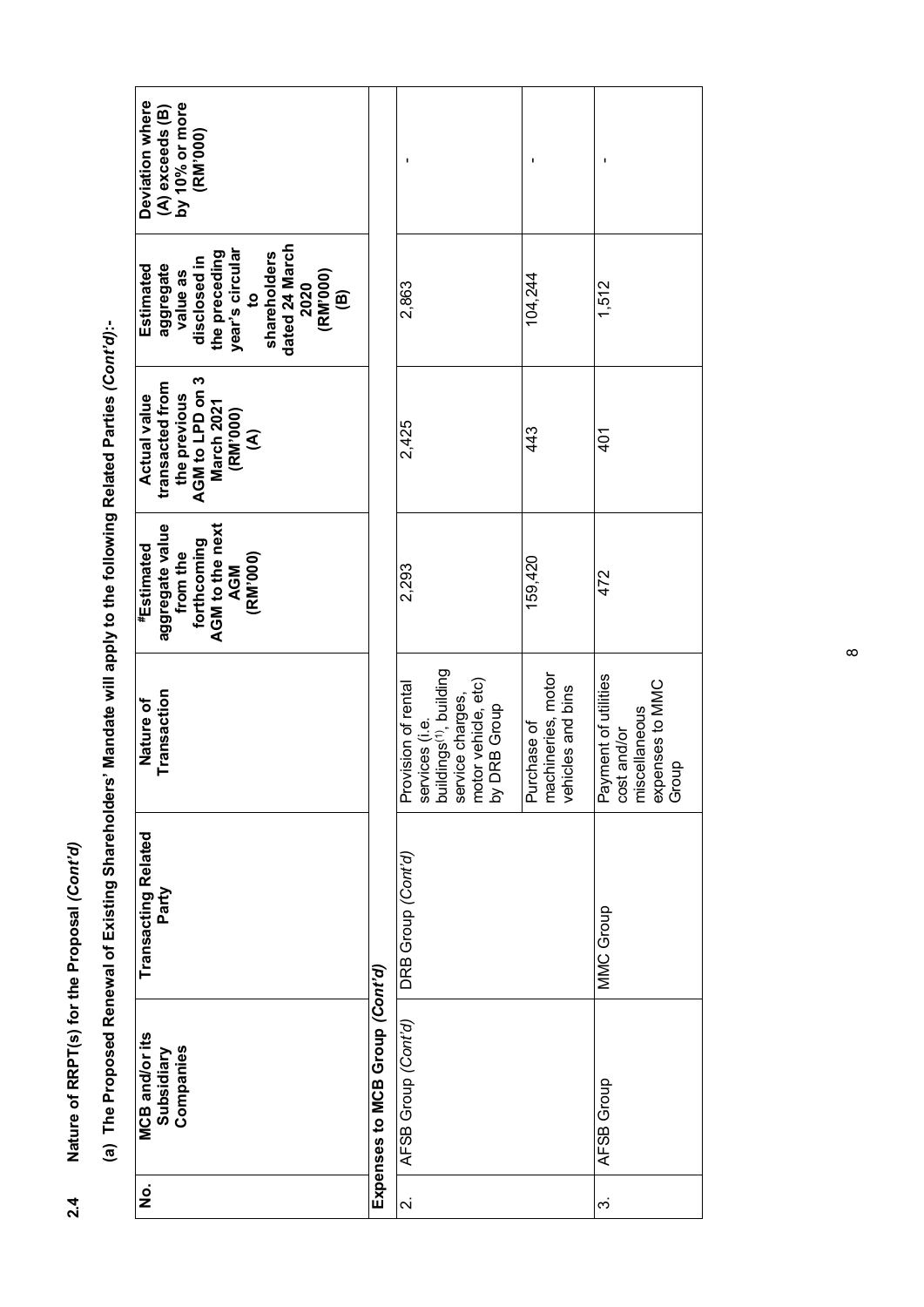| Transacting Related<br>Tradewinds Group<br>Party<br>Expenses to MCB Group (Cont'd)<br><b>MCB</b> and/or its<br>Companies<br>Subsidiary<br>AFSB Group | Deviation where<br>(A) exceeds (B)<br>by 10% or more<br>(RM'000)<br>dated 24 March<br>year's circular<br>the preceding<br>shareholders<br>disclosed in<br>aggregate<br>Estimated<br>(RM'000)<br>value as<br>2020<br>$\overline{5}$<br>$\widehat{\mathbf{e}}$<br>AGM to LPD on 3<br>transacted from<br>the previous<br><b>Actual value</b><br><b>March 2021</b><br>(RM'000)<br>$\widehat{\mathcal{E}}$<br>aggregate value<br>AGM to the next<br>forthcoming<br><b><i><b>Estimated</b></i></b><br>from the<br>(RM'000)<br><b>AGM</b><br>Transaction<br>Nature of | 3,011<br>3,286<br>៎<br>Provision of<br>insurance broker for<br>direct insurance and<br>reinsurance<br>business by<br>I Tradewinds Group | $\frac{1}{3}$<br>82<br>$\approx$<br>Provision of travel<br>related services by<br>Tradewinds Group |
|------------------------------------------------------------------------------------------------------------------------------------------------------|----------------------------------------------------------------------------------------------------------------------------------------------------------------------------------------------------------------------------------------------------------------------------------------------------------------------------------------------------------------------------------------------------------------------------------------------------------------------------------------------------------------------------------------------------------------|-----------------------------------------------------------------------------------------------------------------------------------------|----------------------------------------------------------------------------------------------------|
|                                                                                                                                                      |                                                                                                                                                                                                                                                                                                                                                                                                                                                                                                                                                                |                                                                                                                                         |                                                                                                    |
|                                                                                                                                                      | $\dot{\mathbf{z}}$                                                                                                                                                                                                                                                                                                                                                                                                                                                                                                                                             | 4.                                                                                                                                      |                                                                                                    |

**(a) The Proposed Renewal of Existing Shareholders' Mandate will apply to the following Related Parties** *(Cont'd)***:** the following Pelated Parties (Cont'd): will apply to **Cidare Manazione** (a) The Proposed Repewal of Existing Sha

**2.4 Nature of RRPT(s) for the Proposal** *(Cont'd)*

 $2.4$ 

Nature of RRPT(s) for the Proposal (Cont'd)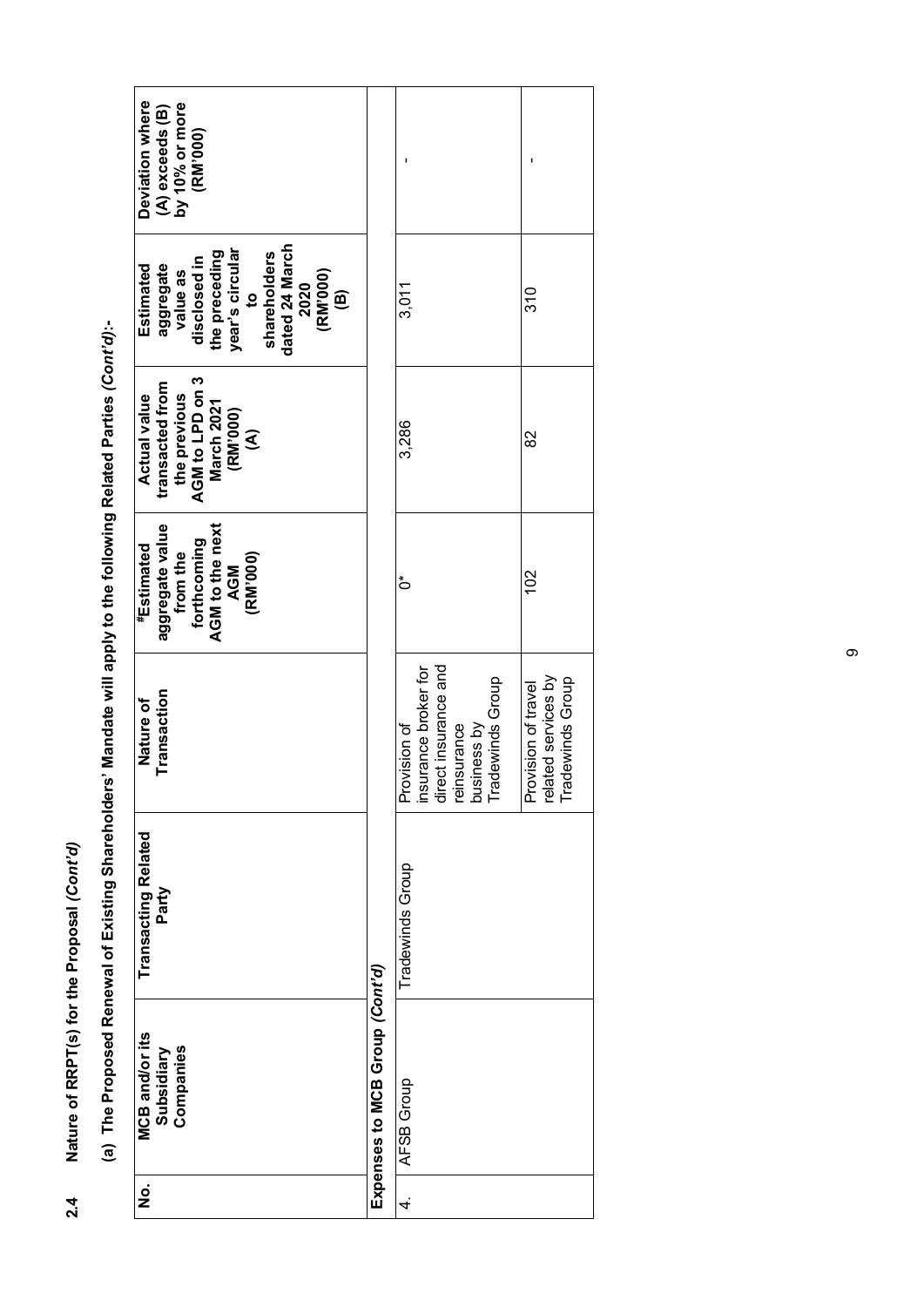|   | Deviation where<br>(A) exceeds (B)<br>by 10% or more<br>(RM'000)                                                                                                    |                      |                                                                                                                  |                                                                                                                  |
|---|---------------------------------------------------------------------------------------------------------------------------------------------------------------------|----------------------|------------------------------------------------------------------------------------------------------------------|------------------------------------------------------------------------------------------------------------------|
|   | dated 24 March<br>year's circular<br>the preceding<br>shareholders<br>disclosed in<br>aggregate<br>value as<br>Estimated<br>(RM'000)<br>(B)<br>2020<br>$\mathbf{c}$ |                      | 1,244                                                                                                            | 1,257                                                                                                            |
|   | AGM to LPD on 3<br>transacted from<br><b>Actual value</b><br>the previous<br>March 2021<br>(RM'000)<br>$\widehat{\mathcal{E}}$                                      |                      | 0                                                                                                                | 0                                                                                                                |
|   | aggregate value<br>AGM to the next<br>forthcoming<br>#Estimated<br>from the<br>(RM'000)<br>AGM                                                                      |                      | 4,866                                                                                                            | 5,929                                                                                                            |
|   | Transaction<br>Nature of                                                                                                                                            |                      | rooftop solar<br>photovoltaic project<br>at customers'<br>premises to MMC<br>Group<br>Proposed<br>development of | rooftop solar<br>photovoltaic project<br>at customers'<br>premises to DRB<br>Group<br>Proposed<br>development of |
|   | Transacting Related<br>Party                                                                                                                                        |                      | MMC Group                                                                                                        | <b>DRB Group</b>                                                                                                 |
| j | <b>MCB</b> and/or its<br>Companies<br>Subsidiary                                                                                                                    | Revenue to MCB Group | <b>TUSB Group</b>                                                                                                | <b>TUSB Group</b>                                                                                                |
|   | $\dot{\mathbf{z}}$                                                                                                                                                  |                      | ιó.                                                                                                              | $\dot{\circ}$                                                                                                    |

(a) The Proposed Renewal of Existing Shareholders' Mandate will apply to the following Related Parties (Cont'd):-**(a) The Proposed Renewal of Existing Shareholders' Mandate will apply to the following Related Parties** *(Cont'd)***:-**

**2.4 Nature of RRPT(s) for the Proposal** *(Cont'd)*

 $2.4$ 

Nature of RRPT(s) for the Proposal (Cont'd)

 $\tilde{a}$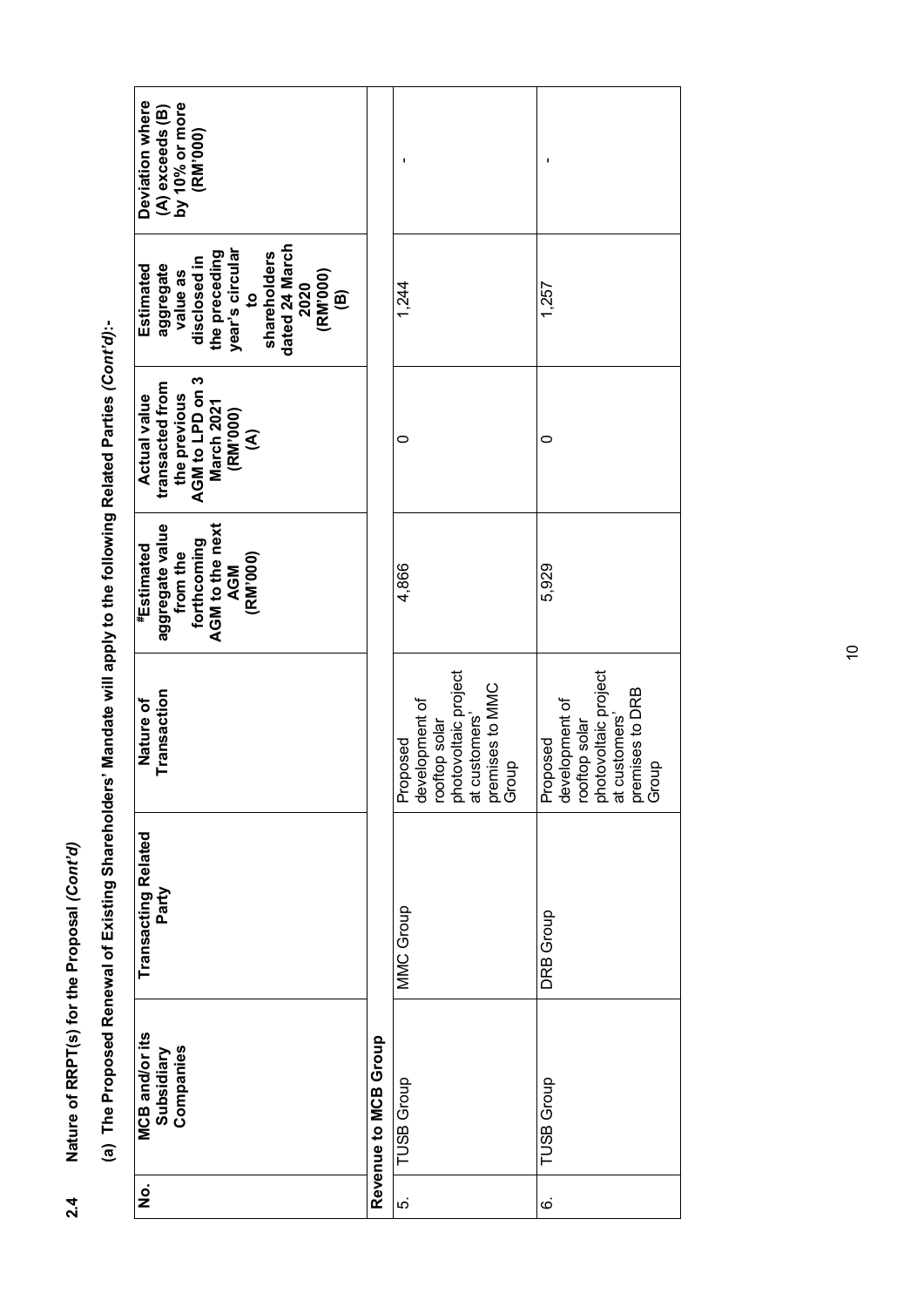| Deviation where<br>(A) exceeds (B)<br>by 10% or more<br>(RM'000)                                                                                                                       |                               |                                                                                                                        | ı                                                                |                                                                                                                    |
|----------------------------------------------------------------------------------------------------------------------------------------------------------------------------------------|-------------------------------|------------------------------------------------------------------------------------------------------------------------|------------------------------------------------------------------|--------------------------------------------------------------------------------------------------------------------|
| dated 24 March<br>year's circular<br>the preceding<br>shareholders<br>disclosed in<br>aggregate<br>Estimated<br>(RM'000)<br>value as<br>2020<br>$\widehat{\mathbf{e}}$<br>$\mathbf{a}$ |                               | 227                                                                                                                    | 3,959                                                            | 5,320                                                                                                              |
| S<br>transacted from<br>AGM to LPD on<br>the previous<br><b>Actual value</b><br><b>March 2021</b><br>(RM'000)<br>$\mathfrak{S}$                                                        |                               | 0                                                                                                                      | 3,087                                                            | 4,428                                                                                                              |
| aggregate value<br>AGM to the next<br>forthcoming<br><b><i><b>Estimated</b></i></b><br>from the<br>(RM'000)<br><b>AGM</b>                                                              |                               | 0                                                                                                                      | 12,925                                                           | 11,608                                                                                                             |
| Transaction<br>Nature of                                                                                                                                                               |                               | rooftop solar<br>photovoltaic project<br>at customers'<br>premises to<br>Padiberas Group<br>Proposed<br>development of | maintenance of<br>building services to<br>DRB Group<br>Supply of | Provision of all kinds<br>of services related<br>to cleaning,<br>  collection and<br>  cleansing to DRB<br>  Group |
| <b>Transacting Related</b><br>Party                                                                                                                                                    |                               | Padiberas Group                                                                                                        | <b>DRB</b> Group                                                 |                                                                                                                    |
| <b>MCB</b> and/or its<br>Companies<br>Subsidiary                                                                                                                                       | Revenue to MCB Group (Cont'd) | <b>TUSB</b> Group                                                                                                      | AFSB Group                                                       |                                                                                                                    |
| ġ                                                                                                                                                                                      |                               | $\ddot{\sim}$                                                                                                          | $\infty$                                                         |                                                                                                                    |

(a) The Proposed Renewal of Existing Shareholders' Mandate will apply to the following Related Parties (Cont'd):-**(a) The Proposed Renewal of Existing Shareholders' Mandate will apply to the following Related Parties** *(Cont'd)***:-**

**2.4 Nature of RRPT(s) for the Proposal** *(Cont'd)*

 $2.4$ 

Nature of RRPT(s) for the Proposal (Cont'd)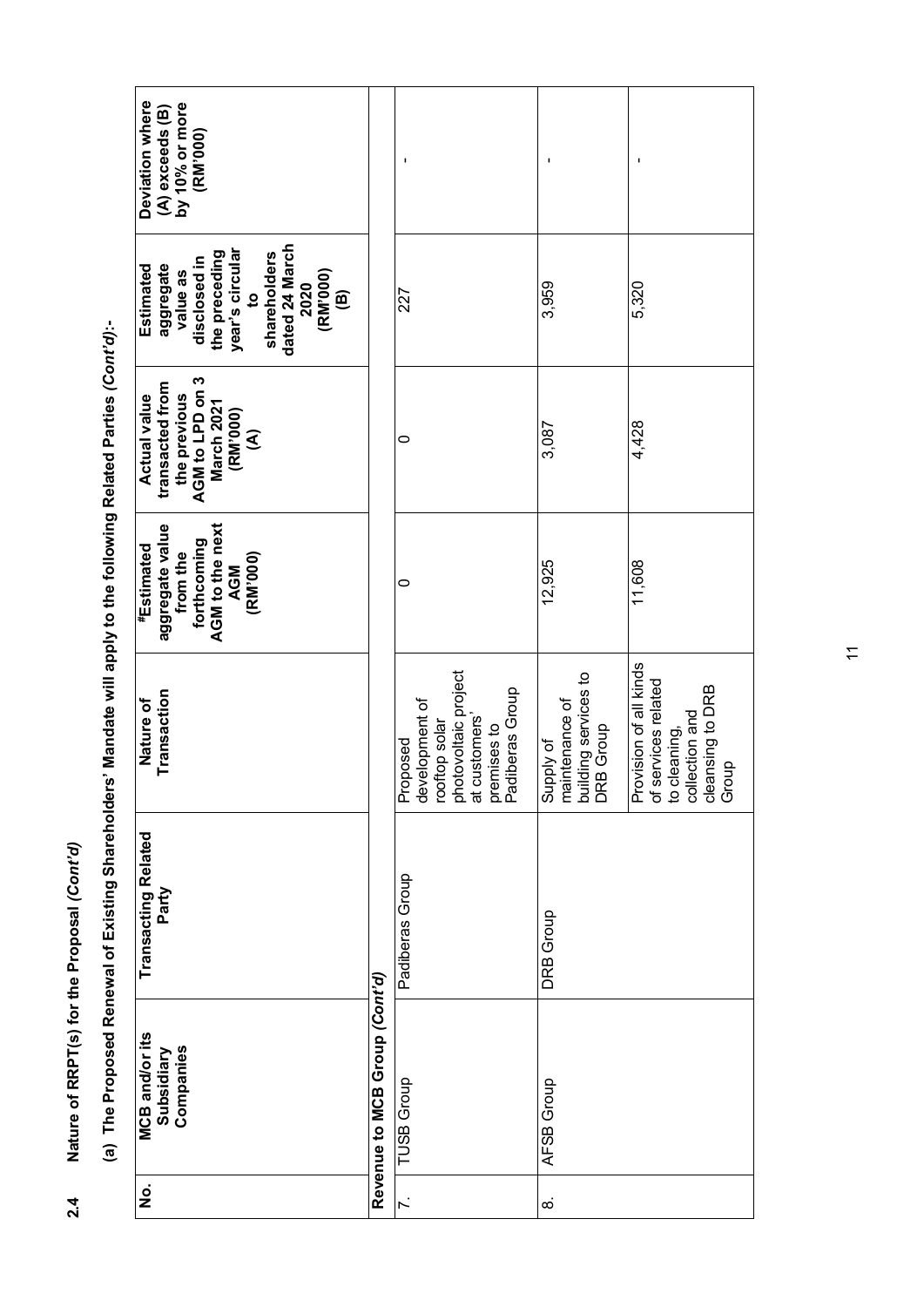| Deviation where<br>$(A)$ exceeds $(B)$<br>by 10% or more<br>(RM'000)                                                                                                         |                               |                                                                                                         |                                                                                                                                      |              |
|------------------------------------------------------------------------------------------------------------------------------------------------------------------------------|-------------------------------|---------------------------------------------------------------------------------------------------------|--------------------------------------------------------------------------------------------------------------------------------------|--------------|
| dated 24 March<br>year's circular<br>to<br>the preceding<br>shareholders<br>disclosed in<br>aggregate<br>Estimated<br>(RM'000)<br>value as<br>2020<br>$\widehat{\mathbf{e}}$ |                               | 64                                                                                                      | 2,744                                                                                                                                | 260,560      |
| AGM to LPD on 3<br>March 2021<br>transacted from<br><b>Actual value</b><br>the previous<br>(RM'000)<br>$\widehat{\mathbf{S}}$                                                |                               | 68                                                                                                      | 2,981                                                                                                                                | 26,548       |
| aggregate value<br>AGM to the next<br>forthcoming<br>#Estimated<br>from the<br>(RM'000)<br><b>AGM</b>                                                                        |                               | 0                                                                                                       | 4,107                                                                                                                                | 352,990      |
| Transaction<br>Nature of                                                                                                                                                     |                               | machinery, transport<br>and labour for<br>cleansing services<br>to MMC Group<br>equipment,<br>Supply of | Provision of all kinds<br>of services related<br>to cleaning,<br>collection, cleansing<br>and landscaping to<br>MMC Group<br>C Group | <b>Total</b> |
| Transacting Related<br>Party                                                                                                                                                 |                               | MMC Group                                                                                               |                                                                                                                                      |              |
| <b>MCB</b> and/or its<br>Companies<br>Subsidiary                                                                                                                             | Revenue to MCB Group (Cont'd) | AFSB Group                                                                                              |                                                                                                                                      |              |
| $\dot{\mathbf{z}}$                                                                                                                                                           |                               | တဲ                                                                                                      |                                                                                                                                      |              |

(a) The Proposed Renewal of Existing Shareholders' Mandate will apply to the following Related Parties (Cont'd):-**(a) The Proposed Renewal of Existing Shareholders' Mandate will apply to the following Related Parties** *(Cont'd)***:-**

**2.4 Nature of RRPT(s) for the Proposal** *(Cont'd)*

 $2.4$ 

Nature of RRPT(s) for the Proposal (Cont'd)

 $\frac{1}{2}$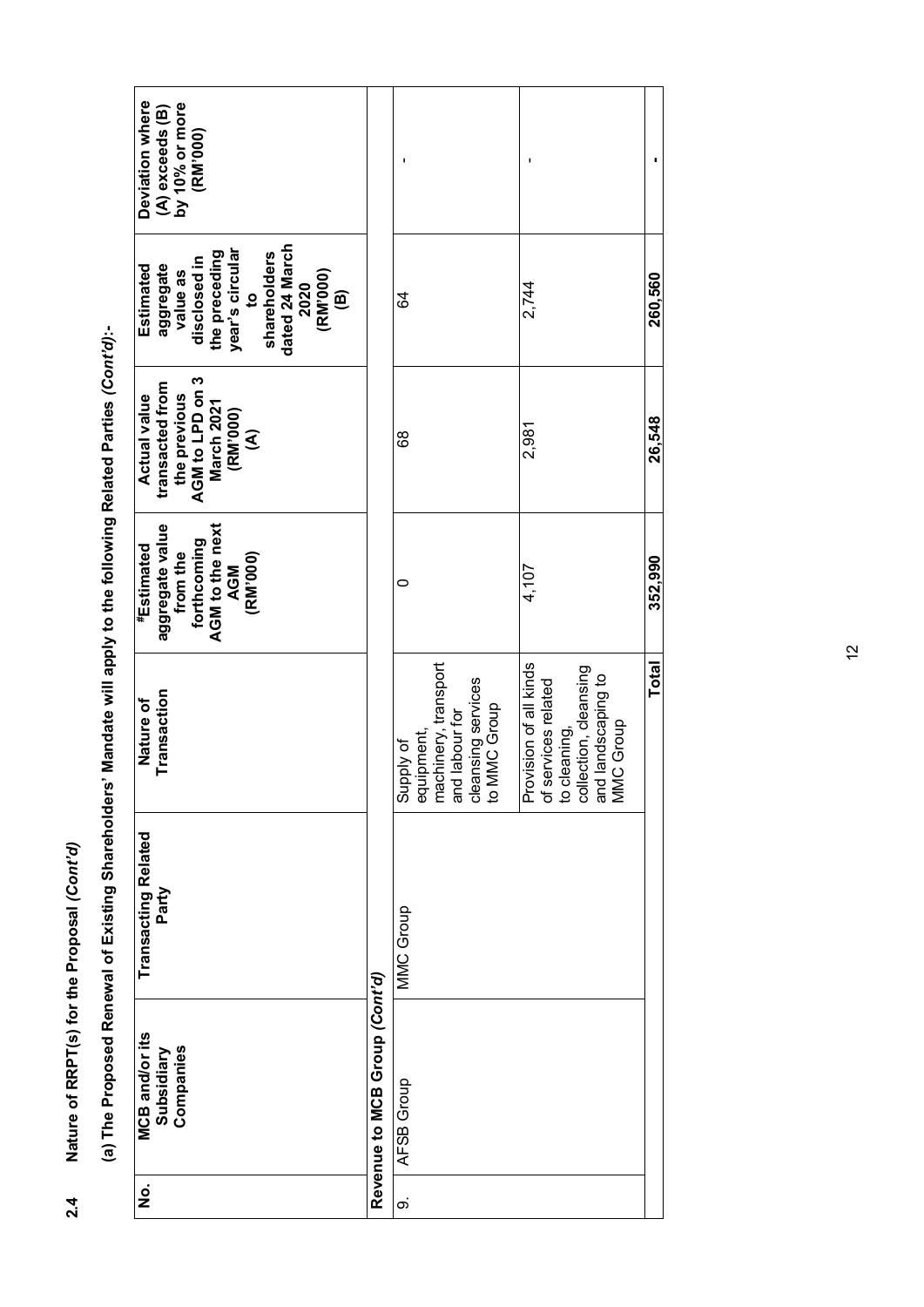Nature of RRPT(s) for the Proposal (Cont'd) **2.4 Nature of RRPT(s) for the Proposal** *(Cont'd)*  $2.4$ 

(b) The Proposed New Shareholders' Mandate will apply to the following Related Parties:-**(b) The Proposed New Shareholders' Mandate will apply to the following Related Parties:-** 

| Estimated Aggregate Value<br>from the forthcoming AGM<br>to the next AGM<br>(RM'000) |                      | 509                                                                                                             | 101                                                               |                       | 933                                                  | 1,543        |
|--------------------------------------------------------------------------------------|----------------------|-----------------------------------------------------------------------------------------------------------------|-------------------------------------------------------------------|-----------------------|------------------------------------------------------|--------------|
| Nature of Transaction                                                                |                      | photovoltaic project at customers' premises for<br>development of rooftop solar<br>Tradewinds Group<br>Proposed | Supply of maintenance of building services to<br><b>MMC Group</b> |                       | Supply of scrap materials/any assets by MMC<br>Group | <b>Total</b> |
| Ig Related Party<br>Transacti                                                        |                      | Group<br>Tradewinds                                                                                             | MMC Group                                                         |                       | MMC Group                                            |              |
| Subsidiary Companies<br><b>MCB</b> and/or its                                        | Revenue to MCB Group | <b>TUSB Group</b>                                                                                               | AFSB Group                                                        | Expenses to MCB Group | AFSB Group                                           |              |
| .<br>2                                                                               |                      |                                                                                                                 | نہ<br>                                                            |                       | က                                                    |              |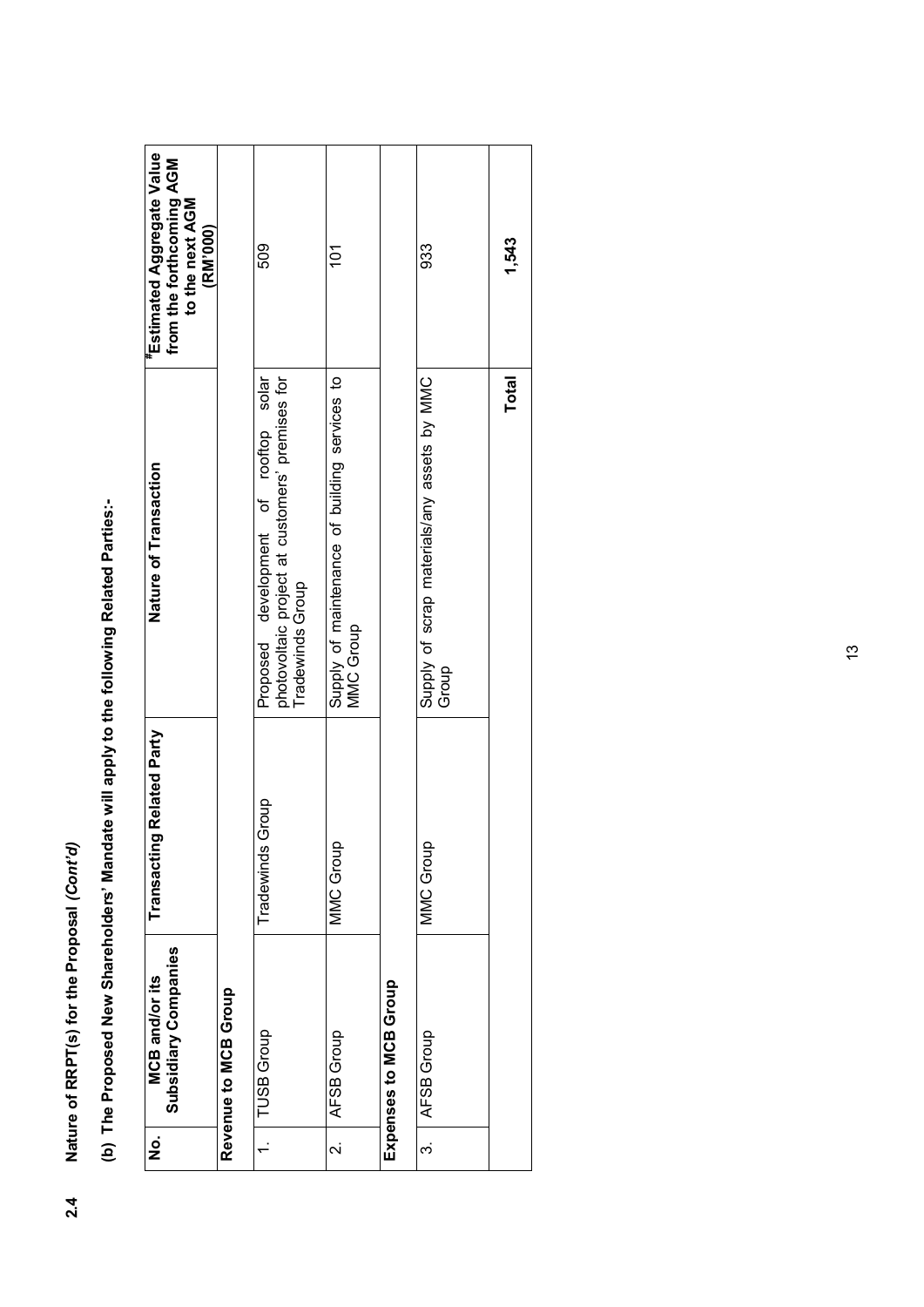*Note:-*

*#*

- The estimated value in respect of the transactions above is based on prevailing prices of which competitive market prices are obtained from the Related Parties<br>and management estimates. The estimated amount is further base *The estimated value in respect of the transactions above is based on prevailing prices of which competitive market prices are obtained from the Related Parties*  and management estimates. The estimated amount is further based on the assumptions that current level of the Group's operations will continue and all external *conditions remain constant. Due to the nature of the transactions, the actual value of the transactions may vary from the estimated value disclosed above.*
- The Board had considered that no shareholders' mandate is sought for this transaction at the forthcoming AGM. *The Board had considered that no shareholders' mandate is sought for this transaction at the forthcoming AGM. \**
- The tenancies of the buildings are for a period of less than three (3) years and subject to renewal. The details of rental payable are as follows:-*(1) The tenancies of the buildings are for a period of less than three (3) years and subject to renewal. The details of rental payable are as follows:-*  $\hat{c}$

| <u>ş</u>                | ation<br>Address/Loc                                                                                                                                      | <b>Description</b>        | (square feet)<br>Area | Rental rate/basis                       |
|-------------------------|-----------------------------------------------------------------------------------------------------------------------------------------------------------|---------------------------|-----------------------|-----------------------------------------|
| $\div$                  | , Jalan Usahawan U1/8, Seksyen U1,<br>Suite 4.1, Level 4, Wisma DRB-Hicom, No. 2<br>40150 Shah Alam, Selangor                                             | Rental of office<br>space | 13,100                | RM45,850.00 payable<br>on monthly basis |
| $\overline{\mathsf{N}}$ | , Jalan Usahawan U1/8, Seksyen U1,<br>Suite 4.2, Level 4, Wisma DRB-Hicom, No. 2<br>40150 Shah Alam, Selangor                                             | Rental of office<br>space | 3,800                 | RM13,300.00 payable<br>on monthly basis |
| က                       | 2, Jalan Usahawan U1/8, Seksyen U1,<br>Suite 4.6D, Level 4, Wisma DRB-Hicom, No. 1<br>40150 Shah Alam, Selangor                                           | Rental of office<br>space | 427                   | RM1,494.50 payable<br>on monthly basis  |
| 4.                      | , Jalan Usahawan U1/8, Seksyen U1,<br>Suite 2.4, Level 2, Wisma DRB-Hicom, No. 2<br>40150 Shah Alam, Selangor                                             | Rental of office<br>space | 1,376                 | RM4,816.00 payable<br>on monthly basis  |
| ιó.                     | 2, Jalan Usahawan U1/8, Seksyen U1,<br>Suite 4.4B, Level 4, Wisma DRB-Hicom, No.<br>40150 Shah Alam, Selangor                                             | Rental of office<br>space | 3,331                 | RM11,658.80 payable<br>on monthly basis |
| 6                       | No. 2, Jalan Usahawan U1/8, Seksyen<br>Suite 4.6B, 4.6C, Level 4, Wisma DRB-Hicom,<br>U1, 40150 Shah Alam, Selangor                                       | Rental of office<br>space | 3,117                 | RM10,909.50 payable<br>on monthly basis |
| Z.                      | , Jalan Usahawan U1/8, Seksyen U1,<br>Suite 2.2, Level 2, Wisma DRB-Hicom, No. 2<br>40150 Shah Alam, Selangor                                             | Rental of office<br>space | 5,734                 | RM20,069.00 payable<br>on monthly basis |
| ထ                       | lex, No. 2, Persiaran Kerjaya, Taman<br>Shah Alam, Selangor<br>Suite 2-2, Level 2, EON Head Office Compl<br>Perindustrian Glenmarie, Seksyen U1, 40150 \  | Rental of office<br>space | 5,600                 | RM19,600.00 payable<br>on monthly basis |
| တ                       | Persiaran Kerjaya, Taman<br>Shah Alam, Selangor<br>lex, No. 2,<br>Suite 2-4, Level 2, EON Head Office Compl<br>Perindustrian Glenmarie, Seksyen U1, 40150 | Rental of office<br>space | 6,200                 | RM21,700.00 payable<br>on monthly basis |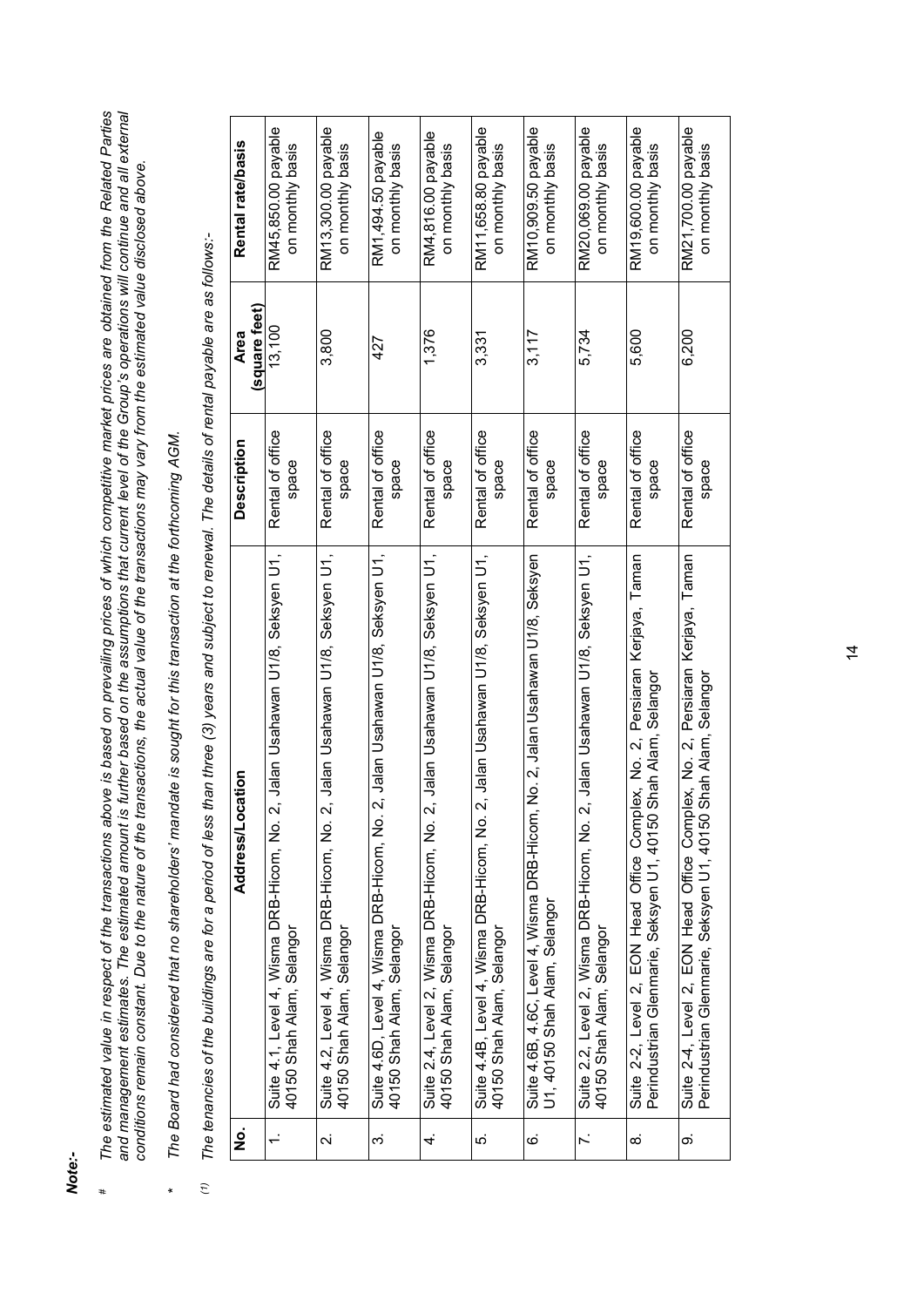Amount Due and Owing under RRPT(s) **2.5 Amount Due and Owing under RRPT(s)**  $2.5$ 

The amount due and owing to MCB Group by its Related Parties pursuant to the RRPT(s) as at financial year ended 31 December 2020 which have The amount due and owing to MCB Group by its Related Parties pursuant to the RRPT(s) as at financial year ended 31 December 2020 which have exceeded the normal credit terms of the MCB Group are as follows:exceeded the normal credit terms of the MCB Group are as follows:-

| 26.4          | 3,481.0                | 2,121.8                                                 | 9,005.8       | 4,875.3  | 19,510.3                               | <b>Total</b>                                                                                                          |                  |                                      |
|---------------|------------------------|---------------------------------------------------------|---------------|----------|----------------------------------------|-----------------------------------------------------------------------------------------------------------------------|------------------|--------------------------------------|
|               | 20 <sub>.4</sub>       | 3.5                                                     | 959.3         | 563.0    | 1,546.2                                | Provision of all kinds of<br>collection, cleansing and<br>services related to cleaning,<br>MMC Group<br>andscaping to | <b>MMC Group</b> | AFSB Group                           |
| 24<br>21      | 3,443.0                | 2,118.3                                                 | 7,929.0       | 4,208.7  | 17,701.5                               | Supply of maintenance of<br>building services to DRB<br>Group                                                         |                  |                                      |
| 24.0          | 17.6                   |                                                         | 117.5         | 103.6    | 262.6                                  | all kinds of<br>services related to cleaning,<br>cleansing to<br>collection and<br>Provision of<br><b>DRB Group</b>   | <b>DRB Group</b> | AFSB Group                           |
| <b>RM'000</b> | <b>RM'000</b>          | RM'000                                                  | <b>RM'000</b> | RM'000   | <b>RM'000</b>                          |                                                                                                                       |                  |                                      |
| five years    | five years<br>three to | one to<br>years<br>three                                | or less       |          | December<br>2020                       |                                                                                                                       |                  |                                      |
| More than     | More than              | the credit term for the following period:-<br>More than | One year      | due      | Receivables<br>as at 31<br><b>RRPT</b> |                                                                                                                       | Related<br>Party | Companies<br>Subsidiary<br><u>19</u> |
|               |                        | Outstanding RRPT Receivables which exceeded             |               | Not past | Outstanding                            | RRPT<br>Nature of                                                                                                     | Transacting      | <b>MCB</b> and/or                    |

AFSB Group recognises that the related party transactions are entered within its normal course of business on negotiated terms. In view thereof, late payment charges are not applicable, in line with MCB's prevailing policy and procedure. MCB however will review, where appropriate and if deemed necessary, may impose late payment charges on outstanding amounts, subject to the terms of the transactions and the applicable rules and regulations, AFSB Group recognises that the related party transactions are entered within its normal course of business on negotiated terms. In view thereof, late payment charges are not applicable, in line with MCB's prevailing policy and procedure. MCB however will review, where appropriate and if deemed necessary, may impose late payment charges on outstanding amounts, subject to the terms of the transactions and the applicable rules and regulations, if any.

The management of AFSB monitors and conducts monthly review on the ageing profile of all the outstanding amounts. AFSB Group regards all outstanding amounts as recoverable consistent with payment track records and supported with relevant contract terms. Barring any unforeseen circumstances, approximately 90% of the outstanding amounts of more than 3 years in relation to a related party, is expected to be gradually settled by outstanding amounts as recoverable consistent with payment track records and supported with relevant contract terms. Barring any unforeseen circumstances, approximately 90% of the outstanding amounts of more than 3 years in relation to a related party, is expected to be gradually settled by The management of AFSB monitors and conducts monthly review on the ageing profile of all the outstanding amounts. AFSB Group regards all May 2022 with fixed monthly repayment schedule. From financial year end up to LPD, the Group has recovered approximately RM2.8 million from the May 2022 with fixed monthly repayment schedule. From financial year end up to LPD, the Group has recovered approximately RM2.8 million from the above RRPT. Ongoing efforts are in place to recover the remaining outstanding amounts. above RRPT. Ongoing efforts are in place to recover the remaining outstanding amounts.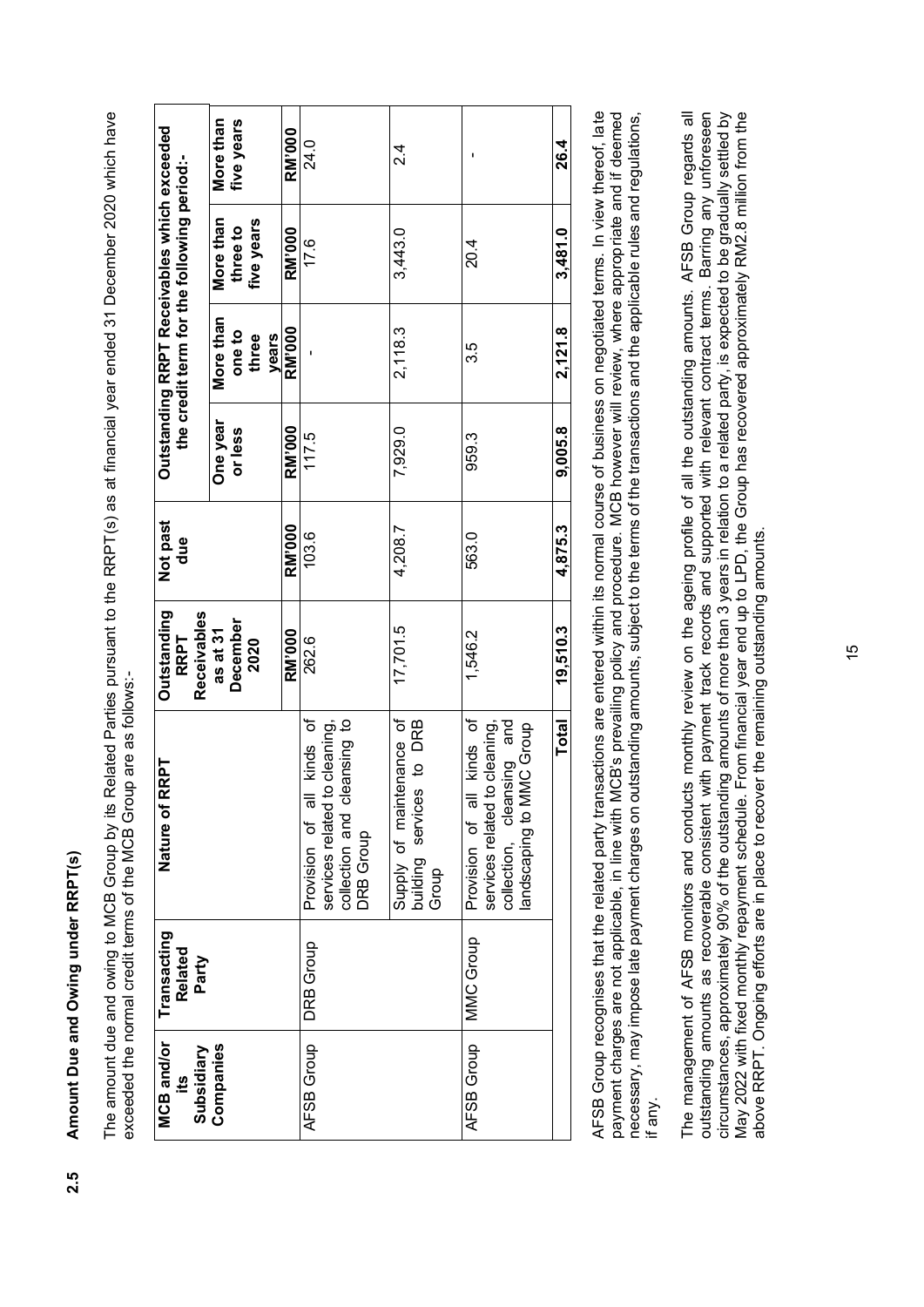MCB's Board is of the opinion that the outstanding amounts are recoverable as the Related Parties are long term business partners and have sound<br>credit standing. MCB's Board is of the opinion that the outstanding amounts are recoverable as the Related Parties are long term business partners and have sound credit standing.

THE REST OF THIS PAGE IS INTENTIONALLY LEFT BLANK **THE REST OF THIS PAGE IS INTENTIONALLY LEFT BLANK**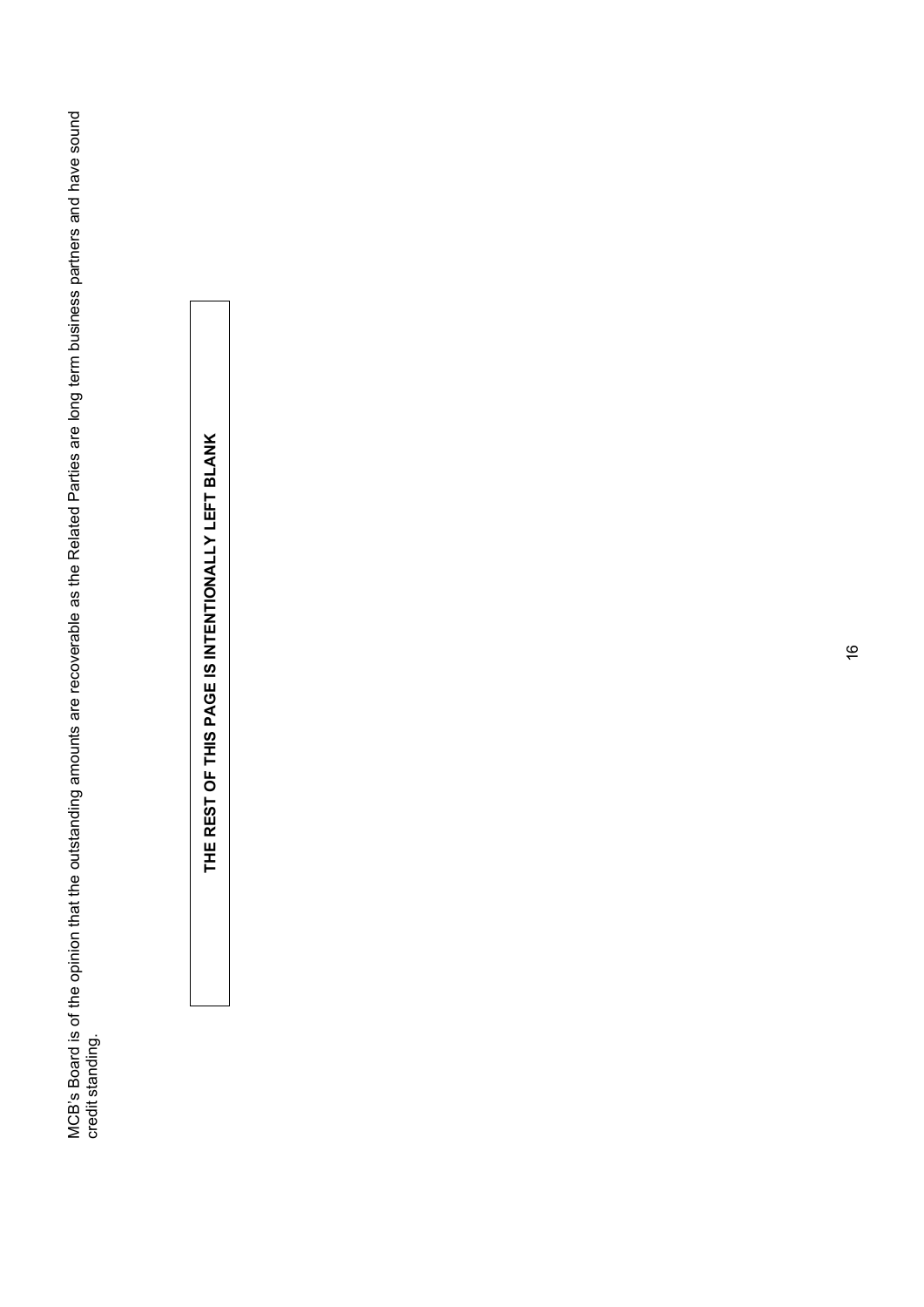# **2.6 Review Procedures for the RRPT(s)**

MCB Group has established the following procedures and guidelines to ensure that the RRPT(s) are undertaken on an arm's length basis on transaction prices and on normal commercial terms consistent with the MCB Group's usual business practices and policies, which are not more favourable to the Related Parties than those generally available to third parties/public and are not to the detriment of the minority shareholders:-

- (i) The sale or purchase of goods and services shall be determined on the basis of the prevailing rates/prices of the goods and services (including preferential rates/prices/discounts accorded to a class or classes of customers of bulk purchases) according to their usual commercial terms and business practices or otherwise in accordance with other applicable industry norms/ considerations.
- (ii) A list of the identities of the Related Parties will be circulated within our Group. Prior to entering into any of the RRPT(s), MCB Group must ensure that all such transactions are consistent with our Group's normal business practices and policies, which are not more favourable to the Related Parties than those generally available to the public and are not to the detriment of MCB Group's minority shareholders.
- (iii) Transactions are verified by our Company's Legal Department and/or Corporate Secretarial Department and reviewed by GIA if any transaction has triggered the threshold for announcement to Bursa Securities and for shareholders' approval. RRPT(s) reviewed by the GIA shall be subject to approval from appropriate level of authority as defined in MCB Related Party Transaction Policy and Procedures ("RPT Policy").
- (iv) RRPT(s) reported to the Board Audit Committee will be reviewed by GIA on a yearly basis or when required to ensure that the RRPT(s) entered into by the MCB Group were in line with the Company's RPT Policy and the Listing Requirements of Bursa Securities.
- (v) Records shall be maintained to capture all RRPT(s) which are entered into pursuant to the Proposal. Details of the RRPT(s) made during the financial year shall be submitted to the GIA annually, for disclosure in the Annual Report and where necessary, reports shall also be generated for review by the Board Audit Committee on a yearly basis or when required.
- (vi) Any Director who has an interest in any transaction shall abstain from board deliberation and voting on the relevant resolution(s) in respect of the RRPT(s).
- (vii) The Board Audit Committee shall review management's system and procedures to compile information pertaining to the RRPT(s) and, if necessary, may request the GIA to review management's procedures.
- (viii) Any member of the Board Audit Committee may, as he deemed fit, request for additional information pertaining to the RRPT(s) from independent sources or advisers.
- (ix) Wherever applicable and/or feasible, at least two other contemporaneous transactions with unrelated third parties for similar products/services and/or quantities have been used as comparison, wherever possible, to determine whether the price and terms offered to/by the related parties are fair and reasonable and comparable to those offered to/by other unrelated third parties for the same or substantially similar type of products/services and/or quantities. In the event that quotation or comparative pricing from unrelated third parties cannot be obtained as the products or services are proprietary in nature or where the end customer has specified the requirements for the Company/Group to source from related parties or if there are no unrelated third party vendors/customers of similar products or services, then the Company/Group will determine the price and terms based on market knowledge of prevailing industry norm and on normal commercial terms in accordance with the Group's relevant procurement processes, normal business practices, policies and commercial terms in line with the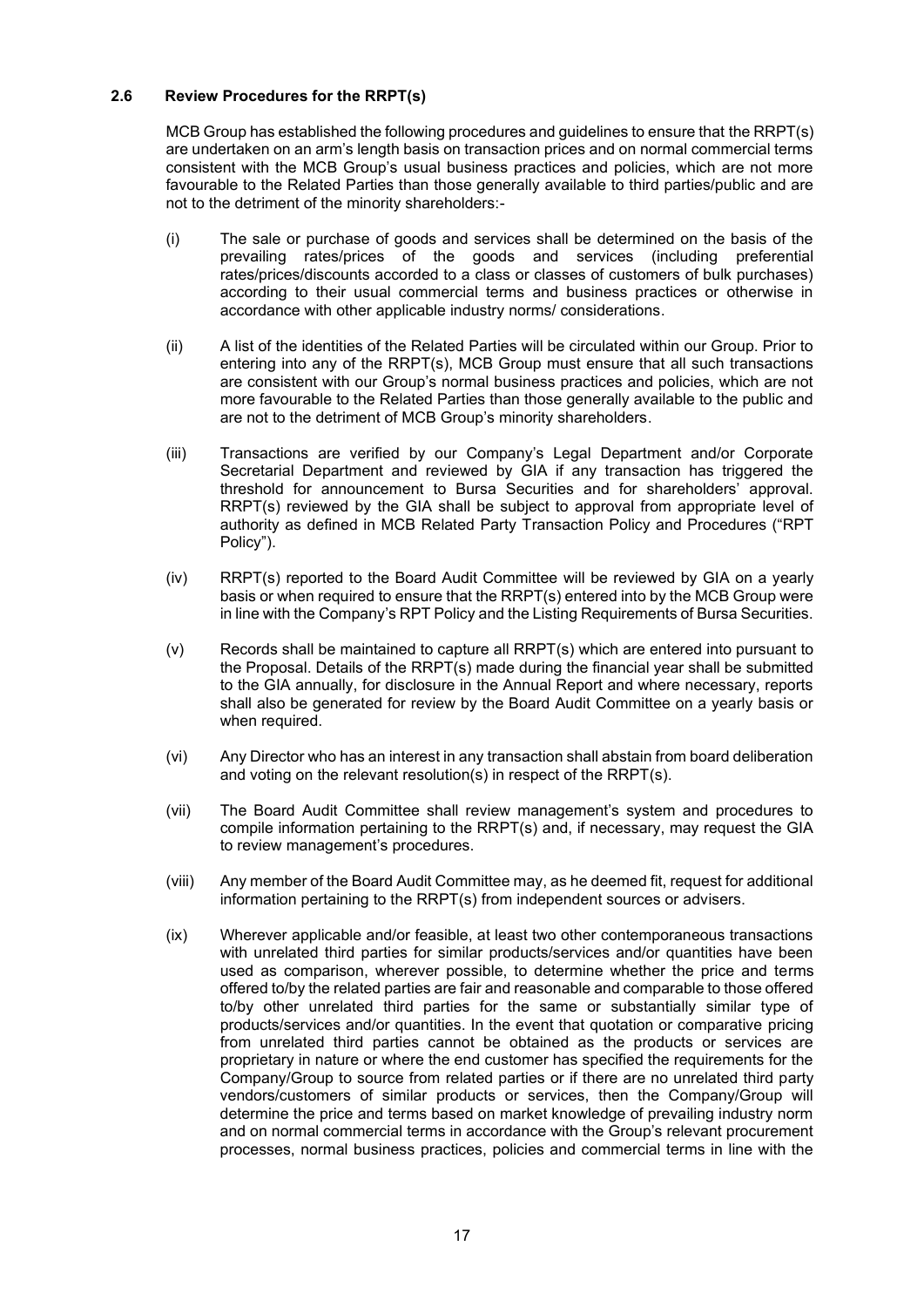industry practices for the same or substantially similar type of transactions made by the Group with unrelated third parties to ensure that the RRPT(s) are not detrimental to the Company/Group.

- (x) The rates of rental of properties shall be based on the prevailing market rates for the same or substantially similar properties and shall be on normal commercial terms at the point of entering into the tenancy agreement(s) or upon renewal to ensure that the RRPT(s) rental rates are not detrimental to the Company/Group.
- (xi) All procurements to be undertaken by MCB Group are subject to the relevant procurement processes under the Group Procurement Policy.
- (xii) All divisions and subsidiaries within MCB Group are required to comply with the RPT Policy, which applies to both related party transactions and RRPT(s). Under the RPT Policy, the level of approval required for RRPT(s) is also prescribed under MCB Group's Limits of Authority as follows:-

| No. | Threshold for RRPT for each<br>single project or transaction with a<br><b>Related Party</b> | <b>Approval Level</b>                                                                                                                                                                                                                          |
|-----|---------------------------------------------------------------------------------------------|------------------------------------------------------------------------------------------------------------------------------------------------------------------------------------------------------------------------------------------------|
| 1.  | Any amount below 1% of the Audited<br>Net Assets ("NA")                                     | To be recommended by the Chief<br>Operating Officer ("COO") or Chief<br>Financial Officer ("CFO")<br>and<br>approved by the Chief Executive<br>Officer ("CEO"), subject to the<br>review/recommendation by the Board<br><b>Audit Committee</b> |
| 2.  | Any amount equal to or more than 1%<br>but less than 5% of the NA                           | To be recommended by the CEO,<br>by the Board<br>Audit<br>reviewed<br>Committee and approved by the<br>Board                                                                                                                                   |
| 3.  | Any amount equal to or more than 5%<br>of the NA                                            | To be recommended by the CEO and<br>approved by the Board Audit<br>Committee, Board<br>the<br>and<br>Shareholders of the Company                                                                                                               |

Any transaction where the limit authority holder has an interest, the holder does not have the authority to approve or enter into such transactions.

- (xiii) Policies on conflict of interests which require Directors and employees to act in good faith at all times in the best interest of the companies within MCB Group.
- (xiv) The requirement for the Business Process Improvements team to review the internal control systems of MCB Group so as to reasonably provide assurance to the Board, the GIA and Management of the proper conduct and adherence to controls and procedures.
- (xv) A register will be maintained by the Corporate Secretarial Department to record all the RRPT(s) which are entered into pursuant to the Proposal.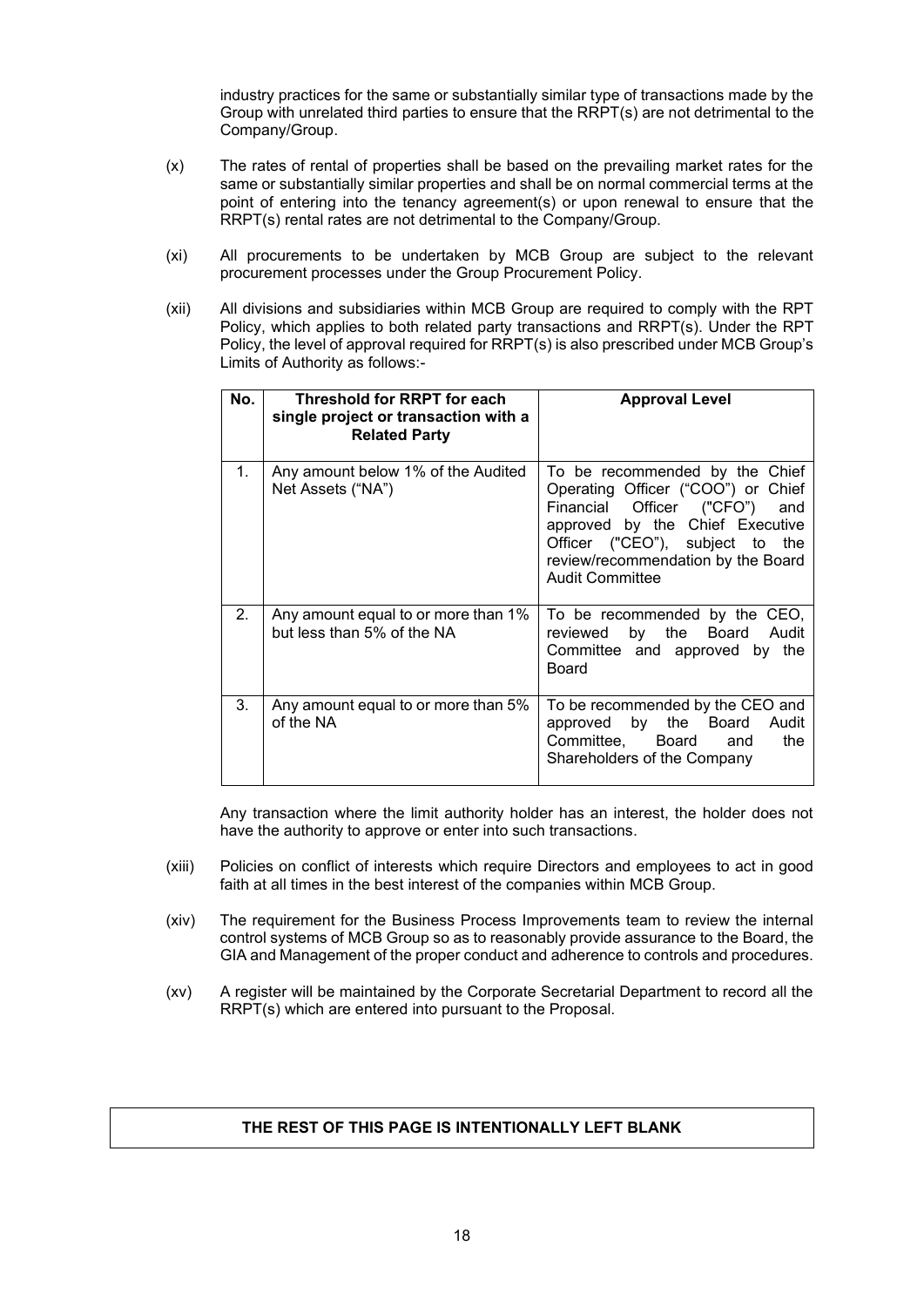# **3. STATEMENT BY THE BOARD AUDIT COMMITTEE**

The Board Audit Committee of our Company has seen and reviewed the procedures established in Section 2.6 above in treatment of RRPT(s) and is of the view that:-

- $(i)$  the said procedures for the RRPT(s) as well as the periodic review to be made by the Board Audit Committee in relation thereto are sufficient to ensure that the RRPT(s) will be made at arm's length and in accordance with our Company's normal commercial terms and are not more favourable to the Related Parties than those generally available to the public and are not to the detriment of the minority shareholders;
- (ii) our Group has in place adequate procedures and processes to monitor, track and identify RRPT(s) in a timely and orderly manner; and
- (iii) the Board Audit Committee will review these procedures and processes whenever the need arises.

# **4. DISCLOSURE IN ANNUAL REPORT**

Disclosure will be made in accordance with Section 3.1.5 of Practice Note 12 of the Listing Requirements, which requires a breakdown of the aggregate value of the RRPT(s) entered into during the financial year, amongst others, based on the following information:-

- (i) the type of the RRPT(s) made; and
- (ii) the names of the Related Parties involved in each type of the RRPT(s) made and their relationships with our Company.

The above disclosure will be made in our Company's Annual Report for each subsequent financial year after the Proposal has been approved and renewed.

In addition, if the actual value of the RRPT(s) entered into by our Group exceeds the estimated value of the RRPT(s) disclosed in the circular to shareholders on the Proposal by 10% or more, our Company will make an immediate announcement to Bursa Securities.

# **5. RATIONALE AND BENEFITS OF THE PROPOSAL**

The RRPT(s) to be entered into by MCB Group with the Related Parties are all conducted in the ordinary course of business. They are recurring transactions of revenue or trading nature which are likely to occur with some degree of frequency and could arise at any time and from time to time. These transactions may be constrained by the time-sensitive nature and confidentiality of such transactions, and as such, it may be impractical to seek shareholders' approval on a case to-case basis before entering into such related party transactions.

The RRPT(s) are considered by our Board to be beneficial to MCB Group as they constitute transactions which are necessary for the day-to-day operations of the MCB Group, which contribute to the generation of its turnover and profit. The close commercial relationships that had been established with the Related Parties have created an effective network that the MCB Group can draw upon to support its operational needs, deriving synergistic and operational benefits to support its business functions.

The Proposal, if approved by the shareholders, will eliminate the need to make regular announcements to Bursa Securities or to issue separate circulars to shareholders and to convene separate general meetings on each occasion to seek shareholders' prior approval for the entry by our Group into such transactions. This would substantially reduce administrative time, inconvenience and expenses associated with the making of such announcements and the convening of such general meetings, without compromising the corporate objectives and adversely affecting the business opportunities available to the MCB Group.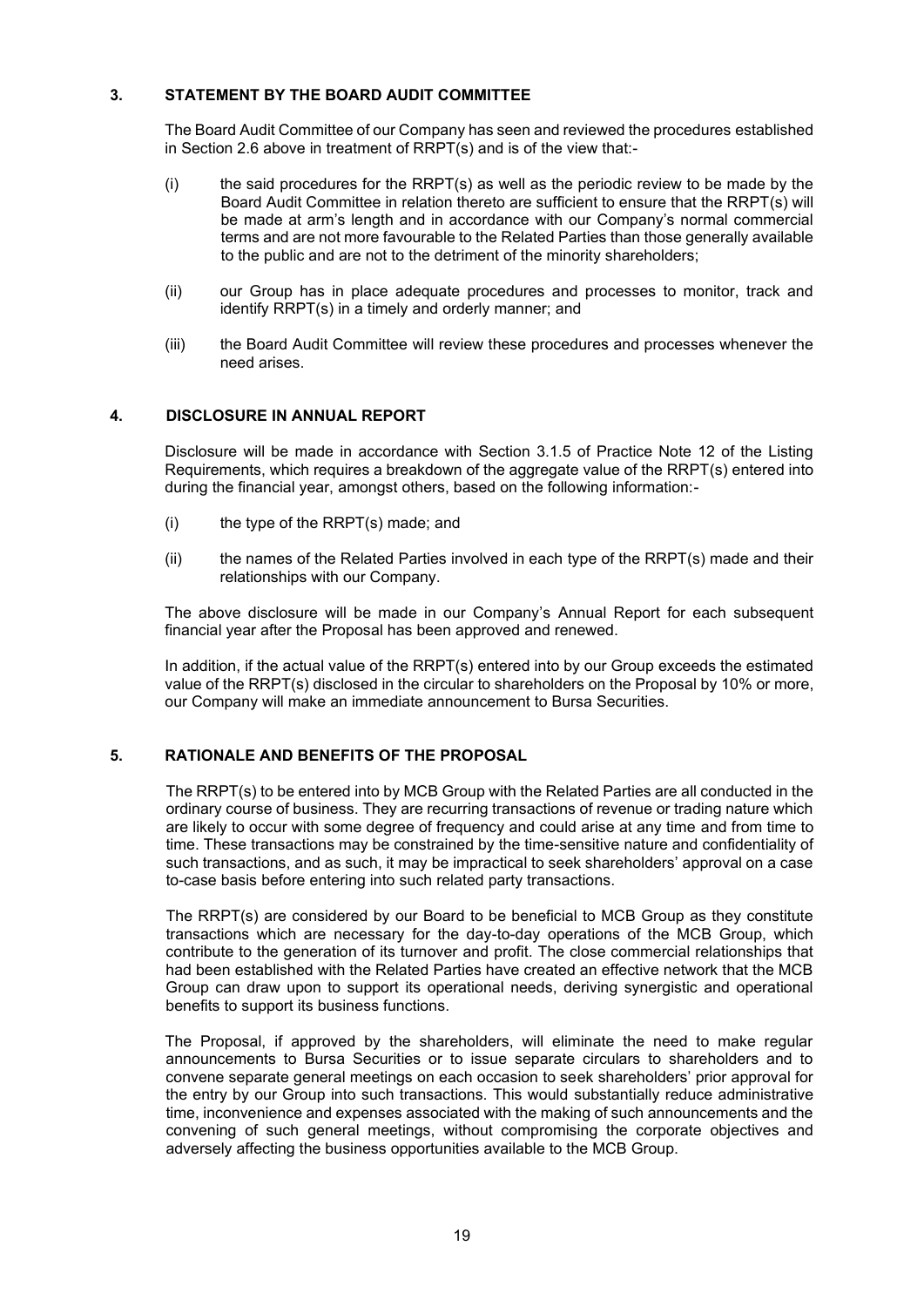Hence, the Directors are seeking approval from the shareholders on the RRPT(s) as described under Section 2.4 of this Circular.

# **6. FINANCIAL EFFECTS OF THE PROPOSAL**

The Proposal is not expected to have any material effect on the issued share capital of MCB, as well as the consolidated earnings and net assets of MCB Group for the financial year ending 31 December 2021.

# **7. INTERESTS OF DIRECTORS, MAJOR SHAREHOLDERS AND/OR PERSONS CONNECTED TO THEM**

As at LPD, the direct and indirect shareholdings of the interested Directors, Major Shareholders in MCB Group in respect of the Proposal are shown in the table below:-

| <b>Name</b>                          | <b>Direct Interest</b>      |       | <b>Indirect Interest</b>    |       |
|--------------------------------------|-----------------------------|-------|-----------------------------|-------|
|                                      | No. of<br><b>MCB shares</b> | $%$ * | No. of<br><b>MCB shares</b> | $%$ * |
| <b>Interested Directors</b>          |                             |       |                             |       |
| Dato' Sri Che Khalib Mohamad Noh     | 420,000                     | 0.01  |                             |       |
| Datuk Ooi Teik Huat                  | 420,000                     | 0.01  |                             |       |
| Datuk Idris Abdullah                 |                             |       |                             |       |
| <b>Interested Major Shareholders</b> |                             |       |                             |       |
| <b>AOA</b>                           | 981,341,460                 | 20.08 |                             |       |
| <b>MMC</b>                           | 897,695,630                 | 18.37 | (a)981,341,460              | 20.08 |
| Seaport                              |                             |       | (b)1,879,037,090            | 38.45 |
| Indra Cita                           |                             |       | $(c)$ 1.879.037.090         | 38.45 |
| <b>TSSM</b>                          |                             |       | $^{(d)}$ 1.879.037.090      | 38.45 |

## *Notes:-*

- *\* Based on the issued share capital of 4,886,961,300 ordinary shares (after excluding 113,038,700 treasury shares) in the Company as at LPD.*
- *(a) Deemed interested in 981,341,460 shares held by AOA in MCB by virtue of its 100% direct shareholding in AOA pursuant to Section 8(4) of the Act.*
- *(b) Deemed interested by virtue of its direct major shareholdings in MMC pursuant to Section 8(4) of the Act.*
- *(c) Deemed interested by virtue of its shareholdings in MMC via its wholly-owned subsidiary, Seaport pursuant to Section 8(4) of the Act.*
- *(d) Deemed interested by virtue of his shareholdings in Indra Cita pursuant to Section 8(4) of the Act.*

The abovenamed interested Directors have abstained and will continue to abstain from all deliberations and voting on the RRPT(s) involving them, as comprised in the Proposal at the relevant Board meetings and will also abstain from voting in respect of their direct and indirect shareholding on the Ordinary Resolution approving the Proposal at the forthcoming 15<sup>th</sup> AGM.

The abovenamed interested Major Shareholders will also abstain from voting, in respect of their direct and indirect shareholdings in MCB, on the Ordinary Resolution approving the RRPT(s) involving their interests, which are comprised in the Proposal at the forthcoming 15th AGM.

The abovenamed interested Directors and Major Shareholders have also undertaken to ensure that, where applicable, the persons connected to them in respect of direct and indirect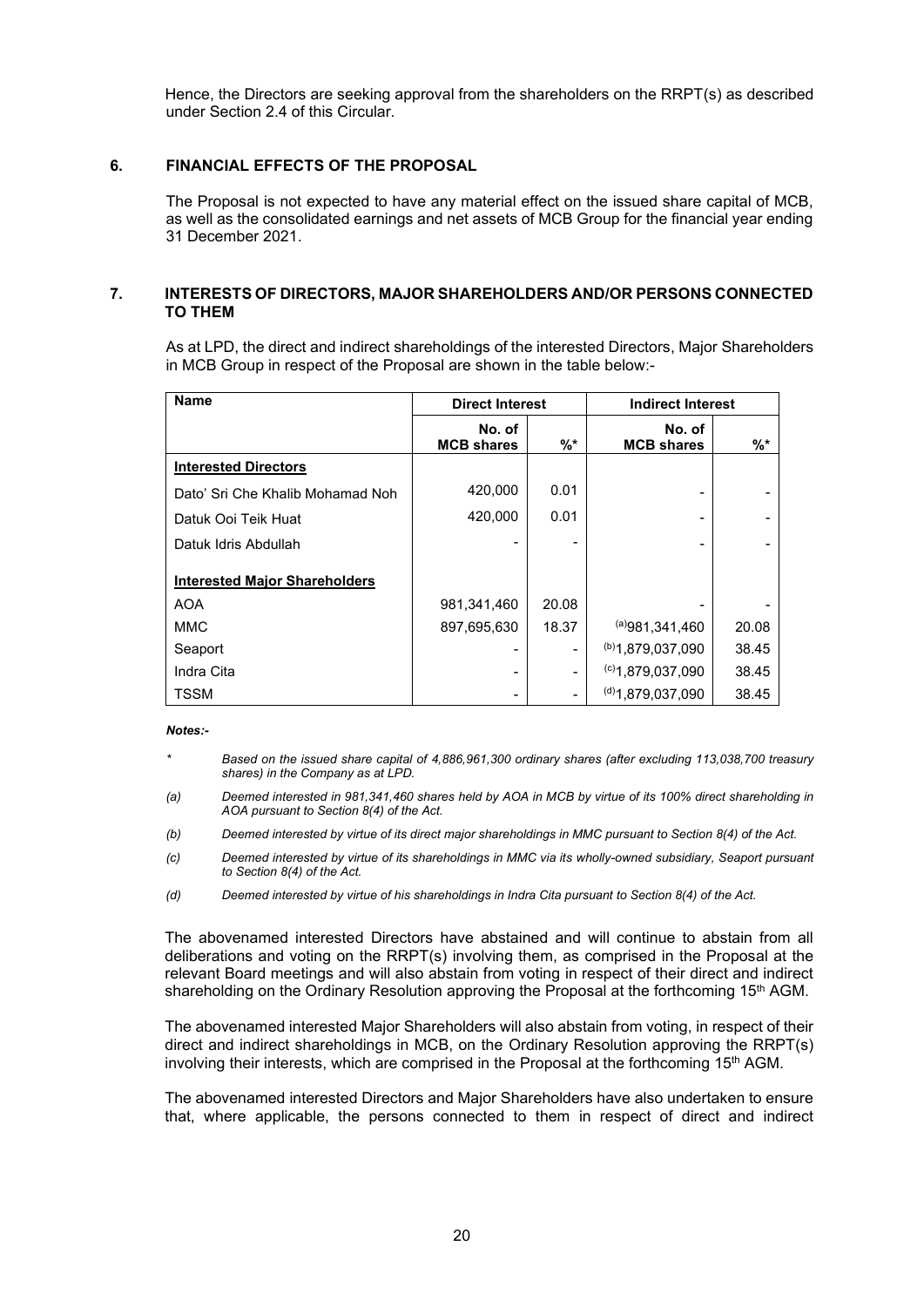shareholdings (if any), will abstain from deliberating, approving and voting on the Ordinary Resolution pertaining to the Proposal to be tabled at the forthcoming 15<sup>th</sup> AGM.

Save as disclosed above, none of the other Directors and/or Major Shareholders or any persons connected with the Directors and/or Major Shareholders has any direct or indirect interest in the Proposal.

# **8. APPROVALS REQUIRED**

The Proposal is subject to approval to be obtained from the shareholders of our Company at the forthcoming 15<sup>th</sup> AGM.

# **9. DIRECTORS' RECOMMENDATION**

Having considered all aspects of the Proposal, our Board (save for the interested Directors named in Section 7 of the Circular) is of the opinion that the said Proposal is fair and reasonable and is in the best interest of our Company.

Accordingly, our Board (save for the interested Directors named in Section 7 of the Circular) recommends that you vote in favour of the Ordinary Resolution pertaining to the Proposal to be tabled under the Agenda of Special Business as set out in the Notice of the AGM appearing in the Annual Report 2020.

# **10. AGM**

The notice of 15<sup>th</sup> AGM and Form of Proxy that contains the Ordinary Resolution in respect of the Proposal, which has also been incorporated into the Annual Report 2020, has been circulated to you.

In light of the COVID-19 pandemic and as part of the safety measures, the 15<sup>th</sup> AGM of the Company will be conducted entirely on a virtual basis through live webcast and online remote voting at the Broadcast Venue at Boardroom, Level 7, Block 4, Plaza Sentral, Jalan Stesen Sentral 5, 50470 Kuala Lumpur, Malaysia on Wednesday, 28 April 2021 at 10:00 a.m. for the purpose of considering, and if thought fit, passing the Ordinary Resolution to give effect to the Proposal as set out in the Notice of the 15<sup>th</sup> AGM and the Form of Proxy which are available to be downloaded from the Company's website at www.malakoff.com.my.

As a shareholder, you are encouraged to go online, participate and vote at the 15<sup>th</sup> AGM using the Remote Participation and Voting Facilities. If you wish to appoint a proxy to participate and vote on your behalf, you may deposit your Form of Proxy at the office of our Share Registrar, Boardroom Share Registrars Sdn. Bhd. or alternatively, you may lodge your Form of Proxy by electronic means through Boardroom Smart Investor Portal at https://www.boardroomlimited.my/ (for individual shareholders only) or via e-mail to bsr.helpdesk@boardroomlimited.com. The completed Form of Proxy must be deposited/lodged not less than forty-eight (48) hours before the time set for holding the  $15<sup>th</sup>$  AGM or any adjournment thereof. The lodging of the Form of Proxy will not preclude you from participating the 15<sup>th</sup> AGM and voting in person at the AGM if you subsequently wish to do so.

# **11. FURTHER INFORMATION**

Shareholders are advised to refer to the attached Appendix I for further information.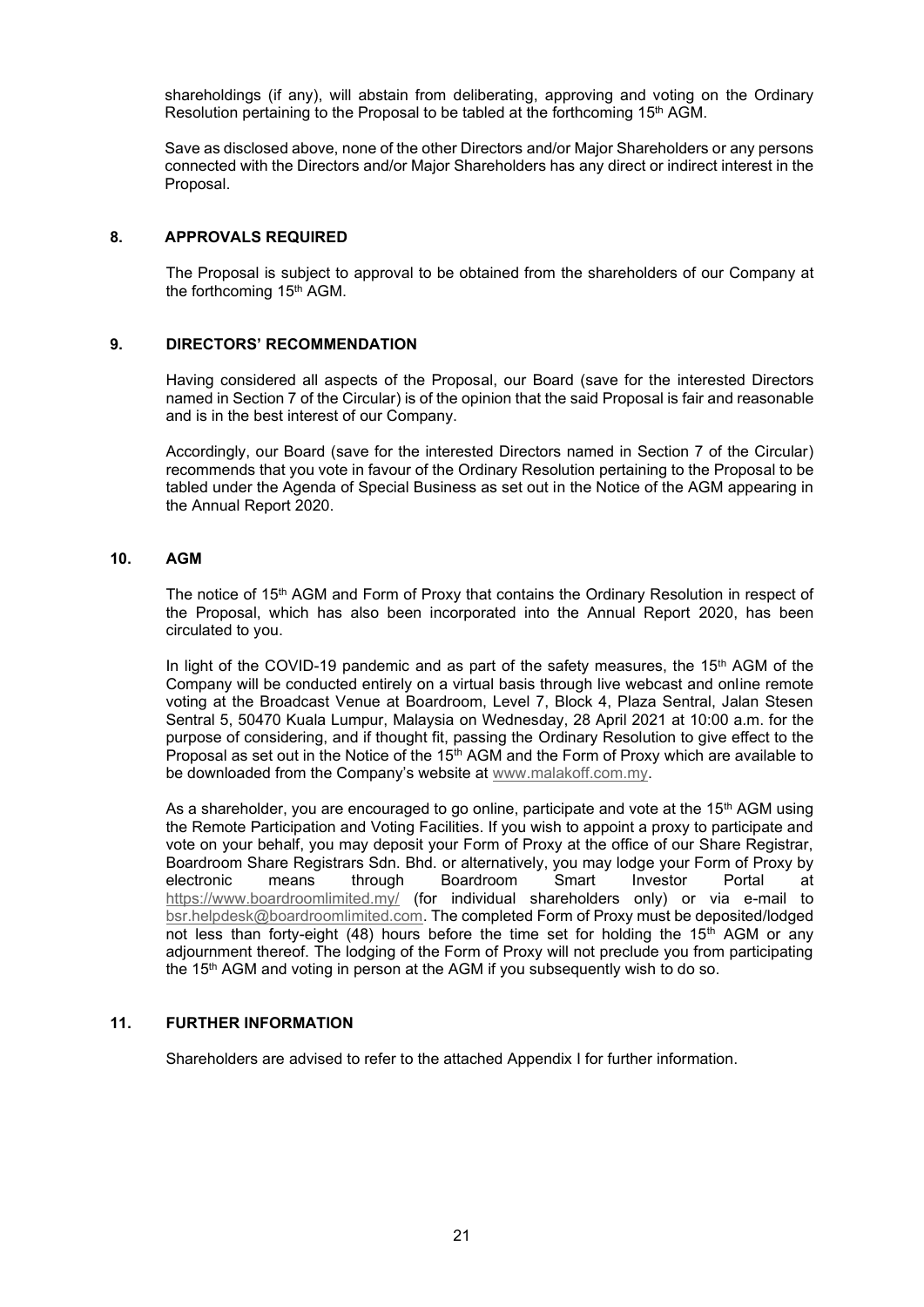Yours faithfully For and on behalf of the Board of **MALAKOFF CORPORATION BERHAD**

**Datuk Haji Hasni Harun** Independent Non-Executive Chairman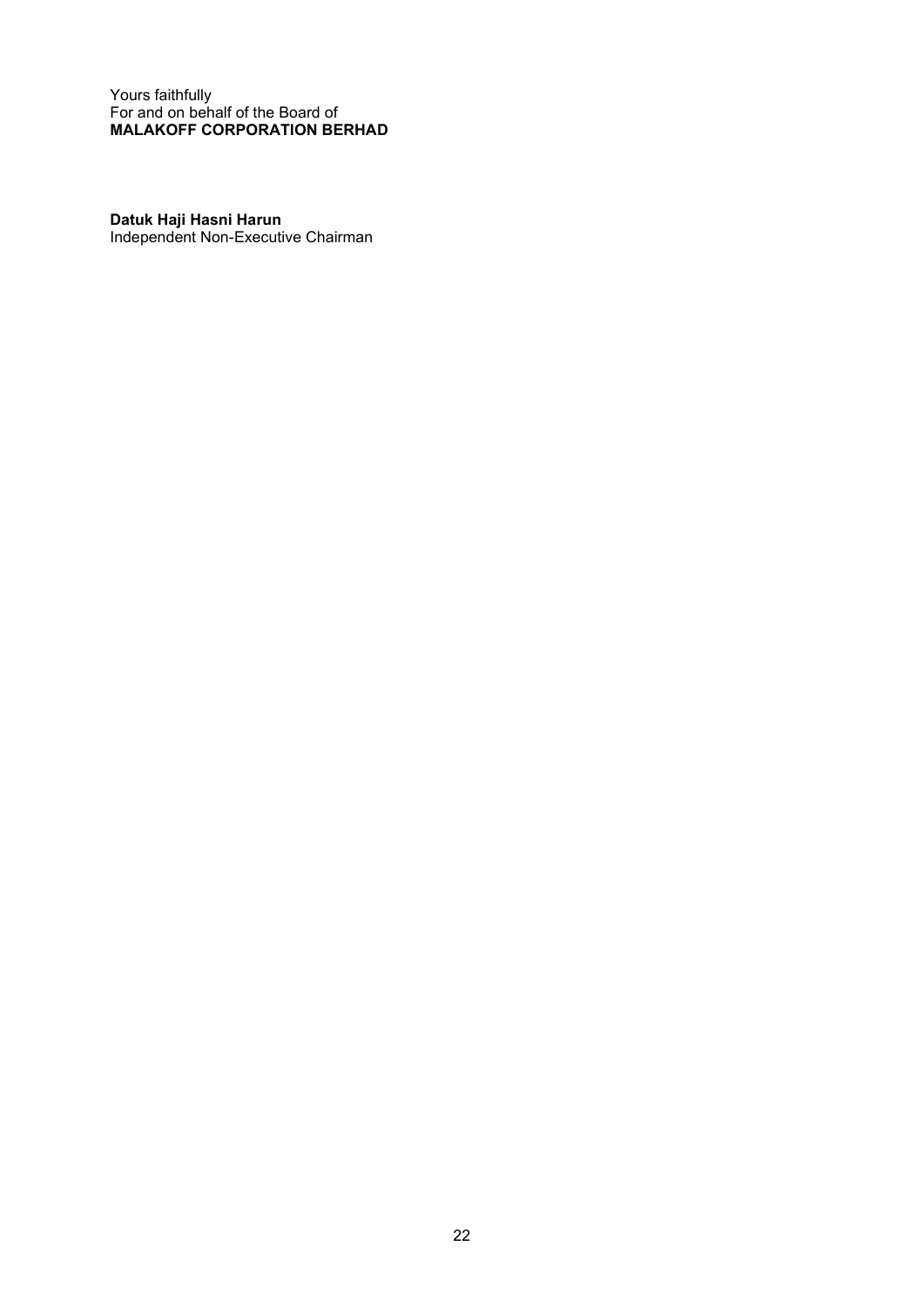# **FURTHER INFORMATION**

# **1. DIRECTORS' RESPONSIBILITY STATEMENT**

This Circular has been seen and approved by our Board and they collectively and individually accept full responsibility for the accuracy of the information given in this Circular and confirm that after making all reasonable enquiries and to the best of its knowledge and belief, there are no other facts the omission of which would make any statement herein false or misleading.

# **2. MATERIAL CONTRACTS**

Save as disclosed below, our Group has not entered into any contracts which are or may be material (not being contracts entered into in the ordinary course of business of our Group) during the two (2) years immediately preceding the date of this Circular:-

# **a) Acquisition of the Entire Equity Interest in Desaru Investment (Cayman Isl.) Limited from Khazanah Nasional Berhad by Malakoff Gulf Limited**

On 11 July 2019, Malakoff Gulf Limited, an indirect wholly-owned subsidiary of our Company, entered into a Share Sale Agreement ("**SSA**") with Khazanah Nasional Berhad in respect of the acquisition of the entire equity interest in Desaru Investment (Cayman Isl.) Limited for a cash consideration of USD70 million upon the terms and conditions of the SSA. The acquisition was completed in accordance with the terms and conditions of the SSA on 12 September 2019.

# **b) Sale of the Entire 50% Participating Interest in the Unincorporated Joint Venture of Macarthur Wind Farm in Australia by Skyfirst Power Sdn Bhd to Megawatt Financing Pty Ltd and AMPCI Macarthur Wind (T) Pty Ltd as Trustee of AMPCI Macarthur Wind Trust**

On 29 October 2019, Skyfirst Power Sdn Bhd, an indirect wholly-owned subsidiary of our Company, and MCB (as Vendor Guarantor) had entered into a Share and Unit Purchase Agreement ("**SPA**") with Megawatt Financing Pty Ltd and AMPCI Macarthur Wind (T) Pty Ltd as Trustee of AMPCI Macarthur Wind Trust (collectively referred to as "**Purchaser**") to dispose of its entire 50% participating interest in the unincorporated joint venture of Macarthur Wind Farm in Australia held by Malakoff Wind Macarthur Pty Limited for a cash consideration of AUD356,850,340.00 ("**Purchase Price**"), upon the terms and conditions of the SPA.

The disposal was completed in accordance with the terms and conditions of the SPA on 18 December 2019 ("**Completion Date**"). Pursuant to Clause 6.3 (Interest Rate Adjustment) of the SPA, the Purchase Price was adjusted from AUD356.85 million to AUD344.67 million, mainly due to the steepening of the 3-month Bank Bill Swap Rate curve which resulted in higher long-term fixed rate in Australia as at the Completion Date.

# **c) Renewable Energy Power Purchase Agreements between Batu Bor Hidro Sdn Bhd and Tenaga Nasional Berhad, and between Lubuk Paku Hidro Sdn Bhd and Tenaga Nasional Berhad for the Proposed Development of Two Small Hydro Projects in Pahang**

On 20 May 2020, Batu Bor Hidro Sdn Bhd ("**BBHSB**") and Lubuk Paku Hidro Sdn Bhd ("**LPHSB**") had separately entered into Renewable Energy Power Purchase Agreements ("**REPPAs**") with Tenaga Nasional Berhad ("**TNB**") for the sale and purchase of renewable energy generated from the two proposed small hydro projects in Pahang ("**Projects**") for a period of 21 years. The REPPAs regulate and govern the rights and obligations of TNB and BBHSB, and TNB and LPHSB respectively in relation to the Projects. Both BBHSB and LPHSB are 65%-owned indirect subsidiaries of MCB, with the remaining 35% interest owned by Touch Meccanica Sdn Bhd.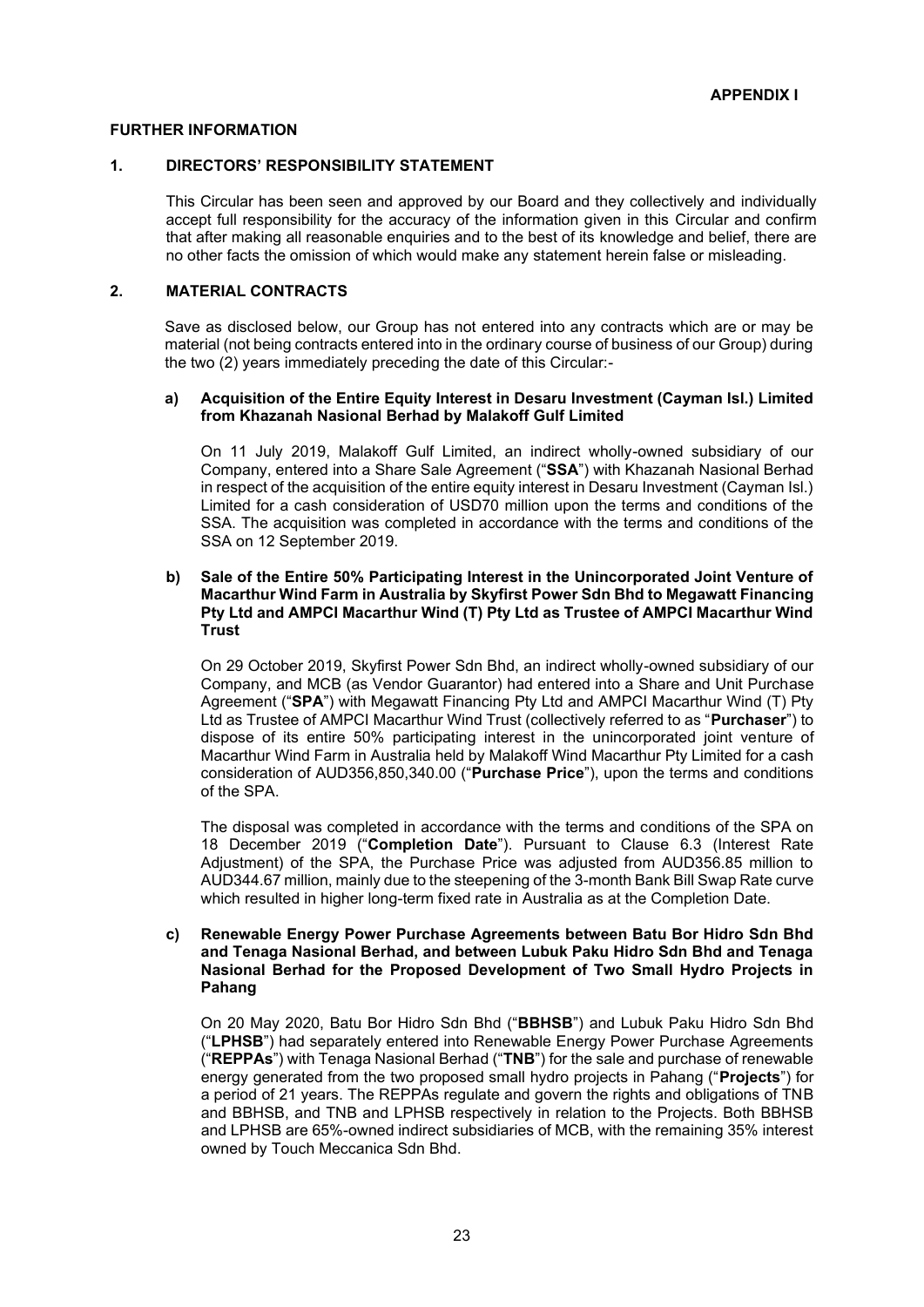**d) Settlement Agreement between Tanjung Bin Energy Sdn Bhd and Tanjung Bin Energy Issuer Berhad of the one part, and Alstom Power Systems and GE Power Services (Malaysia) Sdn Bhd of the other part in relation to the claims ("Claims") arising from the failure events at the 1 x 1000MW coal fired power plant located in Tanjung Bin, Johor, Malaysia that occurred between April 2017 and June 2019 (collectively referred to as "Failure Events")**

On 30 June 2020, Tanjung Bin Energy Sdn Bhd and Tanjung Bin Energy Issuer Berhad (collectively referred to as "**Owner**"), wholly owned subsidiaries of MCB, entered into a settlement agreement ("**Settlement Agreement**") with Alstom Power Systems and GE Power Services (Malaysia) Sdn Bhd (collectively referred to as "**GE**") in order to resolve and settle the Claims arising from the Failure Events at the Plant upon the terms and conditions of the Settlement Agreement.

The Owner had earlier raised the Claims against GE under the Engineering, Procurement and Construction Contract dated 23 February 2012 in relation to the losses and damages that the Owner suffered as a result of the Failure Events that occurred at the Plant between April 2017 and June 2019. Pursuant to the Settlement Agreement, the Owner and GE agreed to waive, release and relinquish all their respective rights or interest in the Claims in consideration of the agreed settlement package which comprises, inter alia, supply and provision of parts, services and training by GE to the Owner, either without any charge or at a discounted rate.

# **e) Acquisition of the land held under title No. GRN 57532, Lot 16277, located in Mukim Pulau Sebang, Daerah Alor Gajah, Melaka measuring approximately 71.44 hectares**

On 22 September 2020, Malakoff R&D Sdn Bhd, a wholly-owned subsidiary of MCB, entered into a Sale and Purchase Agreement ("**SPA**") with Eksklusif Pesona Sdn Bhd to acquire a plot of freehold land of approximately 71.44 hectares or 176.5 acres in size held under title No. GRN 57532, Lot 16277, located in Mukim Pulau Sebang, Daerah Alor Gajah, Melaka for a purchase consideration of Ringgit Malaysia One Hundred and Fifty Million (RM150,000,000.00), subject to any adjustment thereto in accordance with the terms of the SPA.

# **f) Award of Feed-in Tariff Approval for a 2.4MW Biogas Power Project in Ulu Sebol, Kota Tinggi, Johor Darul Takzim**

On 18 November 2020, Southern Biogas Sdn Bhd ("**SBSB**"), a 60%-owned indirect subsidiary of MCB, had received the Feed-in Tariff approval from the Government of Malaysia through Sustainable Energy Development Authority ("**SEDA**") to undertake the development of 2.4MW Biogas Power Plant in Ulu Sebol, Kota Tinggi, Johor Darul Takzim ("**Project**"). SBSB had participated in a competitive e-bidding exercise for the Project and submitted its bid to SEDA on 5 June 2020 ("**Bid**"). SEDA has accepted SBSB's Bid and selected SBSB as the successful bidder.

# **3. MATERIAL LITIGATION, CLAIMS AND ARBITRATION**

Save as disclosed below, our Group is not involved in any material litigation, claims or arbitration, whether as plaintiff or defendant, and our Board is not aware of any proceedings, pending or threatened, against our Group or of any fact likely to give rise to any proceedings which may materially and adversely affect the financial or business position of MCB Group:-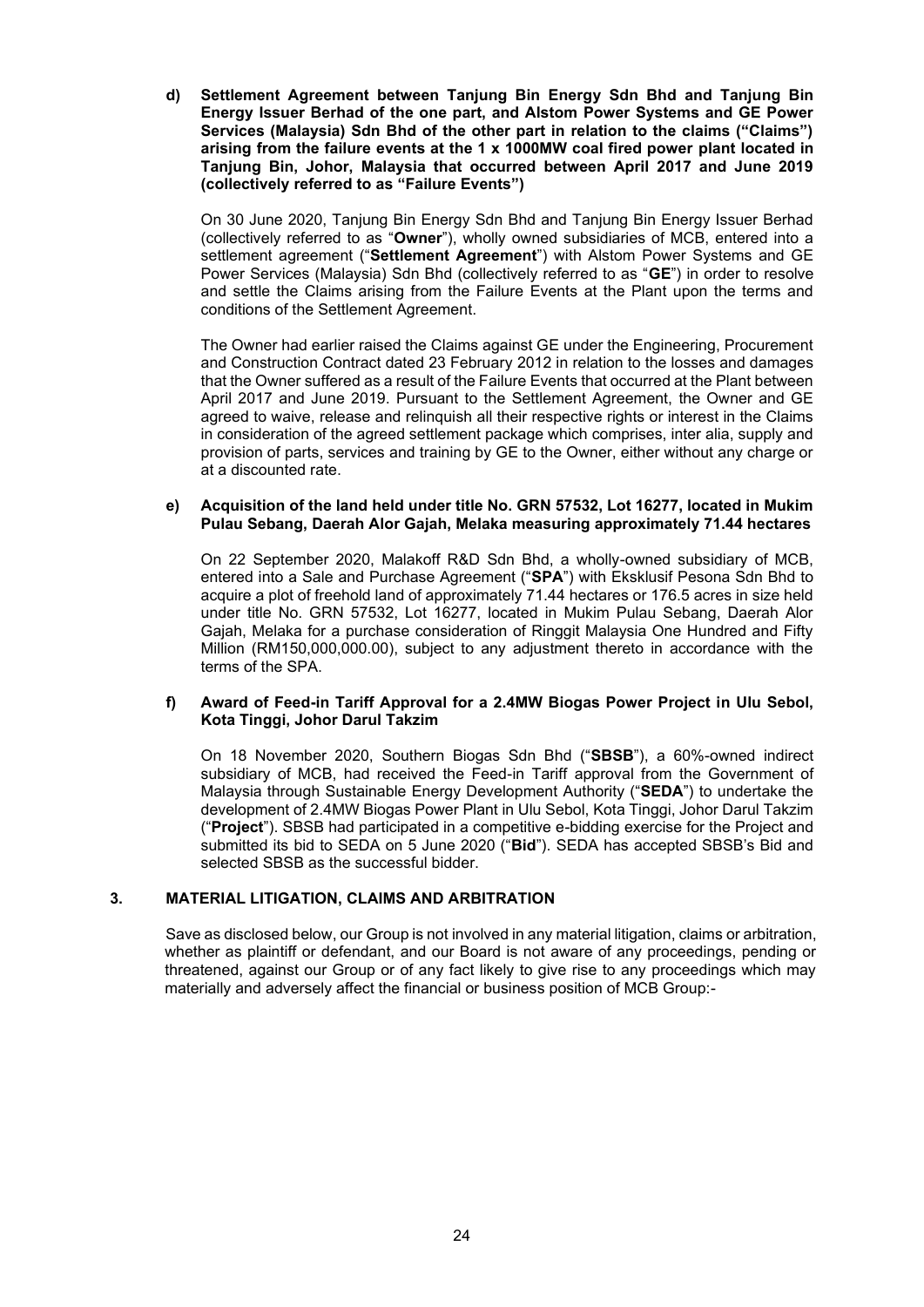# **International Chamber of Commerce International Court of Arbitration ("ICC") Arbitration No. 24250/DDA filed by Algerian Energy Company SPA against (1) Tlemcen Desalination Investment Company SAS, (2) Hyflux Limited and (3) Malakoff Corporation Berhad in relation to the Souk Tleta Seawater Desalination Plant in the District of Tlemcen, Algeria ("Plant")**

On 19 March 2019, Algerian Energy Company SPA ("AEC" or "**Claimant**") had filed a request for arbitration ("**Request**") at ICC, Paris, against Tlemcen Desalination Investment Company SAS ("**TDIC**"), an indirect 70%-owned subsidiary of our Company, Hyflux Limited ("**Hyflux**") and MCB (collectively referred to as "**Respondents**") in relation to the Water Purchase Agreement dated 9 December 2007 ("**WPA**"), Framework Agreement of December 2007 ("**FA**"), Joint Venture Agreement dated 28 March 2007 ("**JVA**") and Dispute Resolution Protocol dated 9 December 2007 ("**DRP**") (collectively referred to as "**Contract Documents**").

In the Request, the Claimant has alleged, amongst others, that the Respondents:-

- a) are liable for breaches of contract and negligence in the design, operation and maintenance of the Plant; and
- b) wrongly objected to the termination of the WPA, transfer of Almiyah Attilemcania SpA ("**AAS**")'s shares to AEC and carrying out of technical audit under the FA.

In this regard, the reliefs sought by the Claimant from the arbitral tribunal include, inter alia:-

- i. a declaration that the Respondents have breached their contractual obligations under the Contract Documents;
- ii. an order that the WPA was validly terminated for events of default;
- iii. an order for TDIC to transfer its shares in AAS, the project company, to AEC at the price of 1 Algerian Dinar;
- iv. an order for the Respondents to indemnify AEC for damages incurred as a result of their breaches, estimated on an interim basis at 80 Million Euro;
- v. an order for the Respondents to pay all the costs for the Plant rehabilitation to be completed by a third party to be selected by AEC; and
- vi. an order for the Respondents to guarantee the payment or reimburse the fine of 3,929 million Algerian Dinar (imposed on AAS by the Algerian courts for the invoice gap, which is currently pending outcome of AAS' appeal at Algerian Supreme Court).

Our Company has appointed international arbitration lawyers in Paris and Kuala Lumpur to advise on the Request and take the necessary steps to defend its position and vigorously challenge AEC's claims in the ICC arbitration, and possibly counterclaim against AEC.

The Respondents filed their respective answers to the Request at the ICC in May 2019 raising, amongst others, various preliminary/jurisdictional objections. On 17 January 2020, the Respondents filed their respective submissions on jurisdictional objections against AEC's claims. The Claimant filed its reply on 28 February 2020 and the Respondents submitted their reply on 15 April 2020.

On 15 June 2020, the arbitral tribunal conducted a virtual hearing of the Respondents' jurisdictional objections.

On 16 January 2021, MCB received the Arbitral Tribunal's partial award on the preliminary / jurisdictional objections dated 13 January 2021. In summary, the Arbitral Tribunal decided that:-

- i. it has jurisdiction to review and decide on AEC's claims under the JVA and the FA in the arbitration;
- ii. it reserves its decision on whether it has jurisdiction to decide on the validity of the purported WPA termination and the costs of the arbitration until the next stage of the arbitration; and
- iii. it will issue a procedural order on the next phase of the arbitration on the merits.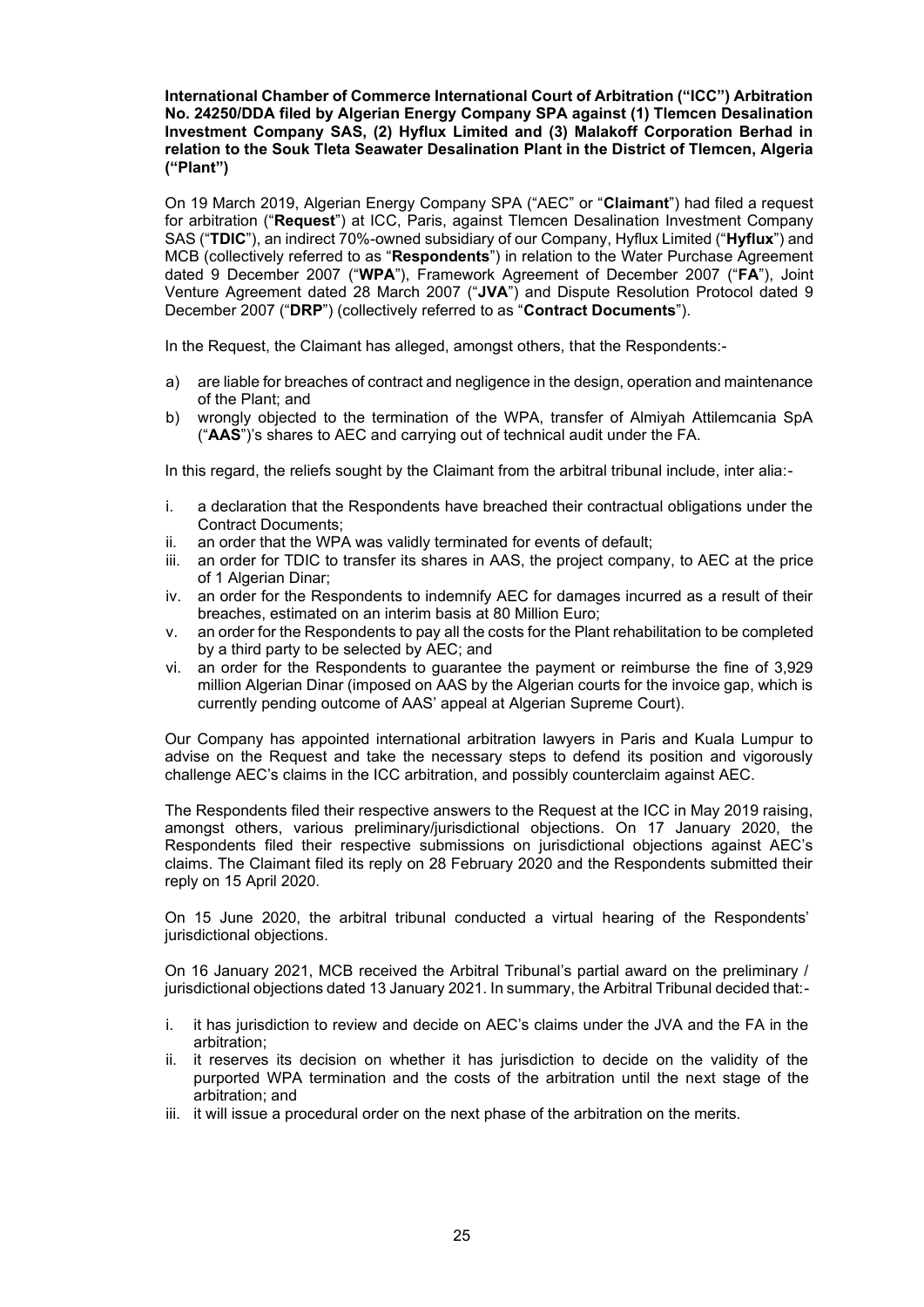Accordingly, the ICC Arbitration will now progress to the next phase where the merits of the claims and defences will be deliberated and determined.

# **4. DOCUMENTS AVAILABLE FOR INSPECTION**

Copies of the following documents are available for inspection at the registered office of our Company at Level 12, Block 4, Plaza Sentral, Jalan Stesen Sentral 5, 50470 Kuala Lumpur, Malaysia between 8.30 a.m. and 5.30 p.m. from Mondays to Fridays (except public holidays) from the date of this Circular up to and including the date of the 15<sup>th</sup> AGM:-

- (i) Constitution of MCB;
- (ii) Audited consolidated financial statements of MCB Group for the past two (2) financial years ended 31 December 2019 and 2020 (the latest unaudited quarterly results for the financial period ending 31 March 2021 is not available yet as at 29 March 2021);
- (iii) Material contracts referred to in Section 2 of Appendix I; and
- (iv) Relevant cause papers in respect of material litigation, claims and arbitration referred to in Section 3 of Appendix I.